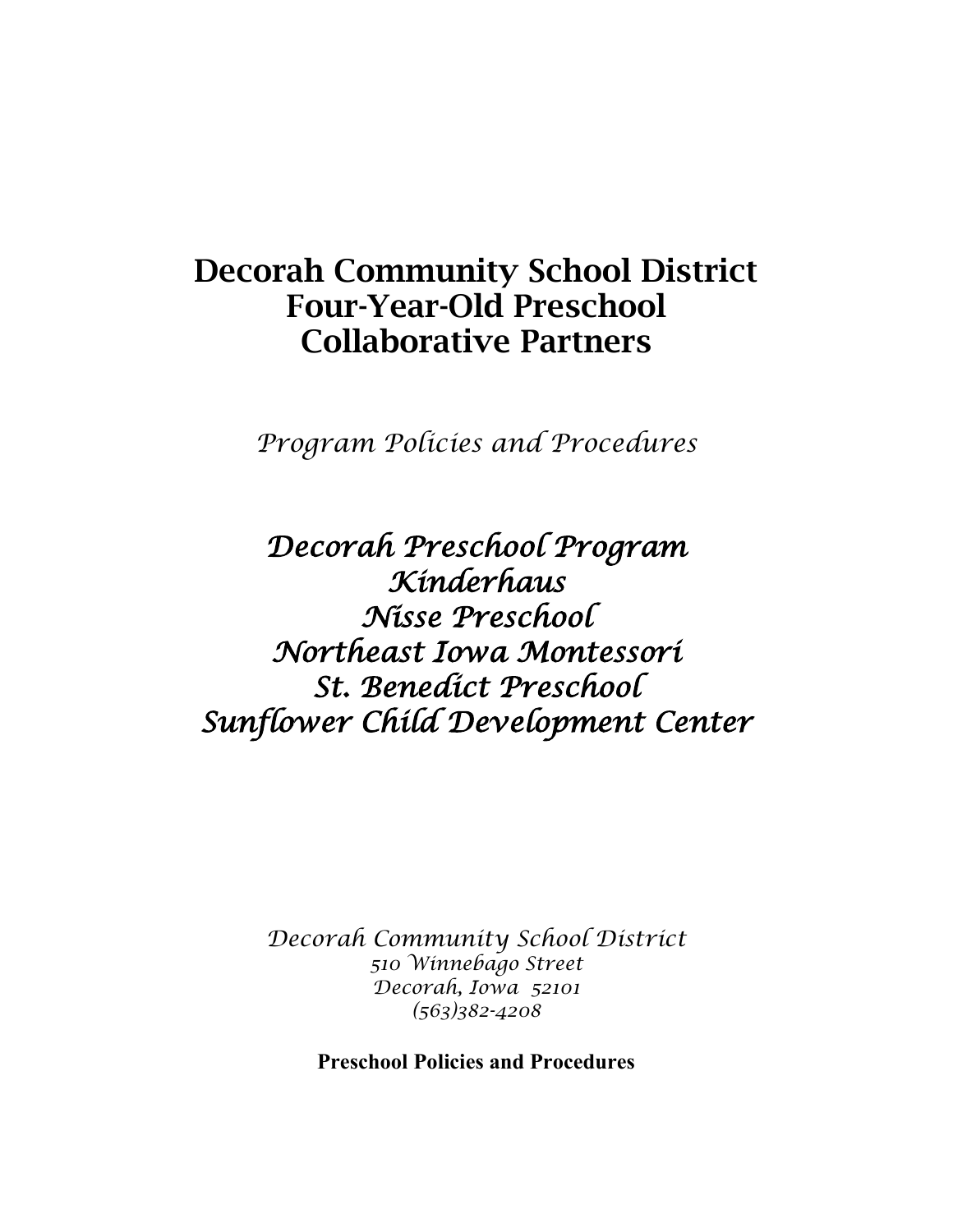## **Table of Contents**

## **I. Welcome to DCSD Four-Year-Old Preschool Collaborative Partners**

## **II. Mission, Philosophy, and Goals for Children and Families**

#### **III. Enrollment**

- Equal Educational Opportunity
- $\Box$  Eligibility
- □ Hours
- General Information
- $\Box$  Inclusion

## **IV. A Child's Day**

- $\Box$  Who works in the preschool
- $\Box$  Daily Activities
- Curriculum and Assessment
- $\Box$  Child Guidance and Discipline
- $\Box$  Water activities
- □ Snacks/Foods
- $\Box$  Outside Play and Learning
- $\Box$  Clothing
- $\Box$  Toilet Learning
- Objects From Home
- □ Classroom Pets
- Birthdays

#### **V. Communication with Families**

- $\Box$  Open Door Policy
- Arrival and Departure of Children
- $\Box$  Transportation and Field Trips
- $\Box$  Ethics and Confidentiality
- Children's Records
- Preschool Advisory Committee
- □ Grievance Policy

## **VI. Family Involvement**

- $\Box$  Home Visits
- Family Teacher Conferences
- Family Night
- $\Box$  Other Opportunities
- $\Box$  Transitions

## **VII. Health and Safety**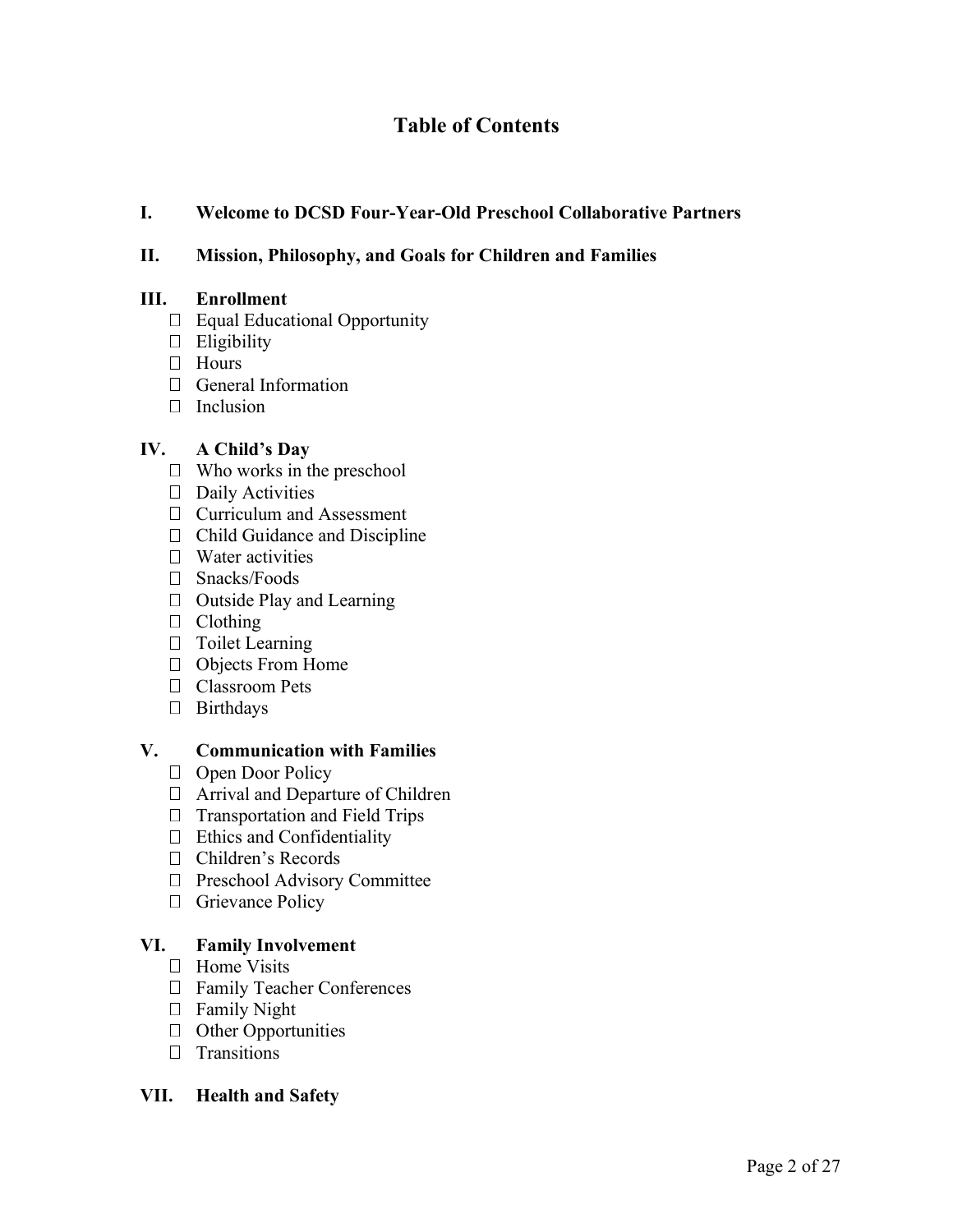- $\Box$  Health and Immunization Certificates
- □ Health and Safety Records
- General Guidelines
- □ Illness Policy
- Exclusion of Sick Children
- $\Box$  Reporting Communicable Diseases
- $\Box$  Medication Policies and Procedures
- $\Box$  Cleaning and Sanitation
- □ Hand Washing Practices
- First Aid Kit
- $\Box$  Fire Safety
- Medical Emergencies and Notification of Accidents or Incidents
- □ Inclement Weather
- $\Box$  Protection from Hazards and Environmental Health
- □ Smoke-free Facility
- Child Protection Policies
- $\Box$  Substance Abuse
- Volunteers

## **VIII. Staff**

- General Information
- $\Box$  Health Assessment
- □ First Aid/CPR certification
- **D** Orientation
- $\Box$  Staffing patterns and schedule
- $\Box$  Staff development activities
- □ Evaluation and Professional Growth Plan

## **Decorah Community School District**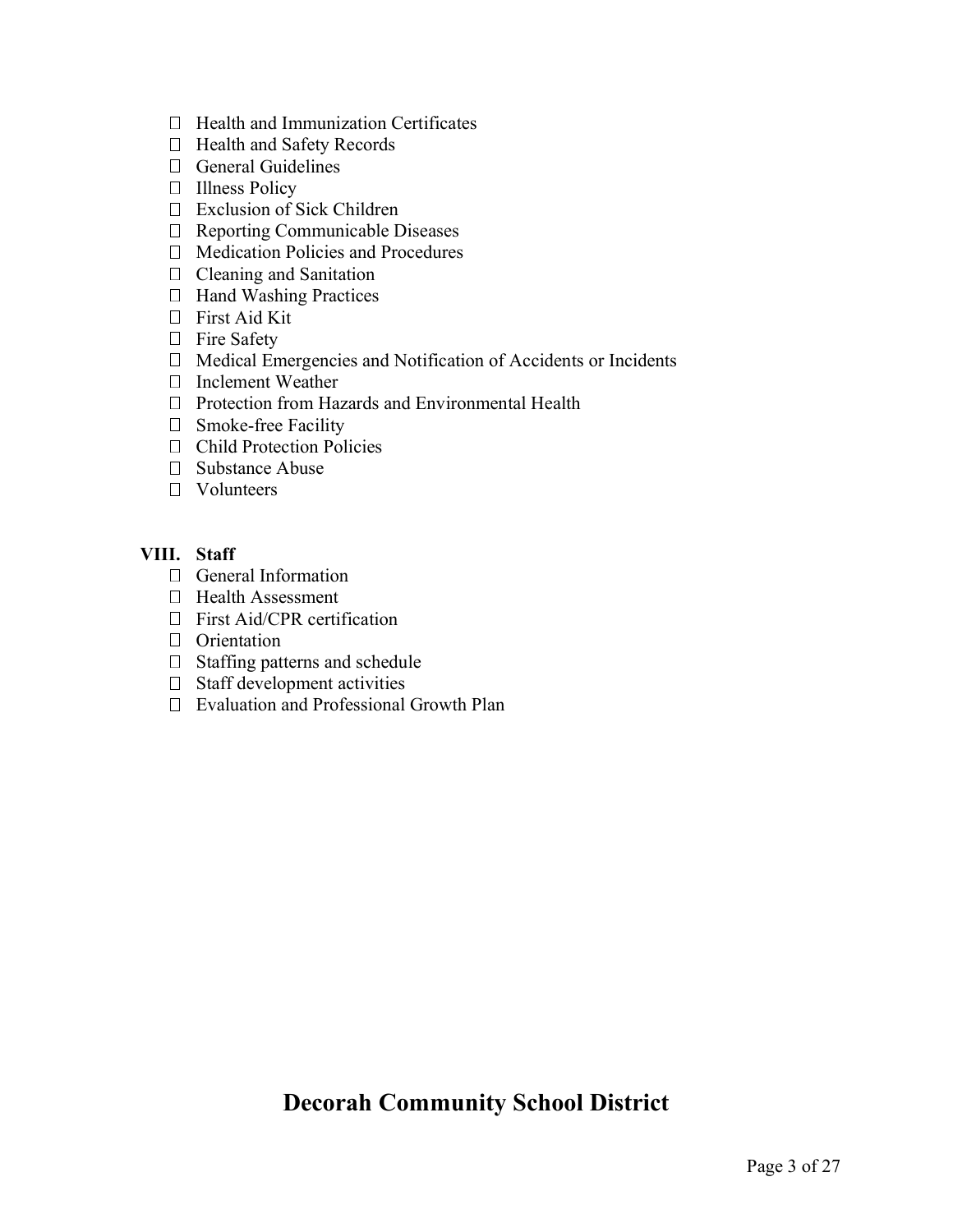## **Four-Year-Old Preschool Collaborative Partners**

## **Program Policies and Procedures**

## **I. WELCOME TO DCSD Four-Year Old Preschool Collaborative Partners QPPS 10.1**

The Decorah Community School District was awarded the Statewide Voluntary Preschool Program Grant in 2010 as a result of the Preschool Advisory Committee's dedicated work. The program's goal is to provide a variety of high quality preschool programs meeting each child's needs, including children with disabilities and those from a diverse background. The preschool programs provide a rich learning environment that encourages children's natural curiosity and supports them to take risks that lead to new skill development. It is a setting where children feel safe, respected, and cared for. This is an opportunity for all four-year-old children to take part in planned, active learning experiences to build their readiness skills. The preschool program has adopted and meets the Iowa Quality Preschool Program Standards, administered by the Iowa Department of Education. The Iowa Early Learning Standards are used to guide expectations for the children and instructional practices. **The Decorah Community School District Four-Year-Old Preschool Collaborative Partners includes the following programs: Decorah Community Preschool Program at West Side Early Childhood Center, Kinderhaus, Nisse Preschool, Northeast Iowa Montessori, St. Benedict Preschool, and Sunflower Child Development Center.** 

## **II. MISSION, PHILOSOPHY, AND GOALS QPPS 10.1**

#### *Mission:*

St. Benedict School is founded on the core values of faith, leadership, and responsibility with an emphasis on prayer and service, as modeled by Saint Benedict. As an educational component of St. Benedict Parish, we welcome students and families of all faiths who seek academic excellence through Gospel values and Catholic teachings. We serve students in preschool through eighth grade from Decorah and surrounding rural communities. Students are nurtured in a safe and caring environment that promotes respect and compassion. Our dedicated staff endeavors to educate students to develop lifelong learning skills and to create a positive impact in an ever-changing world.

## *PreK-6th Grade School Philosophy of Education:*

#### We believe:

- $\Box$  Student learning is the most important element of our society.
- $\Box$ Students learn best in a safe and caring environment.
- $\Box$  Innovative learning activities and various teaching strategies enhance learning.
- Respect for diversity develops tolerance within the school and our society.  $\Box$
- Effective learning produces life-long skills.  $\Box$
- $\Box$  Leaders never lose sight of best practice.
- $\Box$  Teaching the importance of citizenship benefits the school and the community.
- $\Box$  Productive discipline incorporates control, consistency, and care.
- $\Box$  Memorable and enjoyable activities foster learning.
- $\Box$  School, home and community cooperation facilitates and reinforces learning.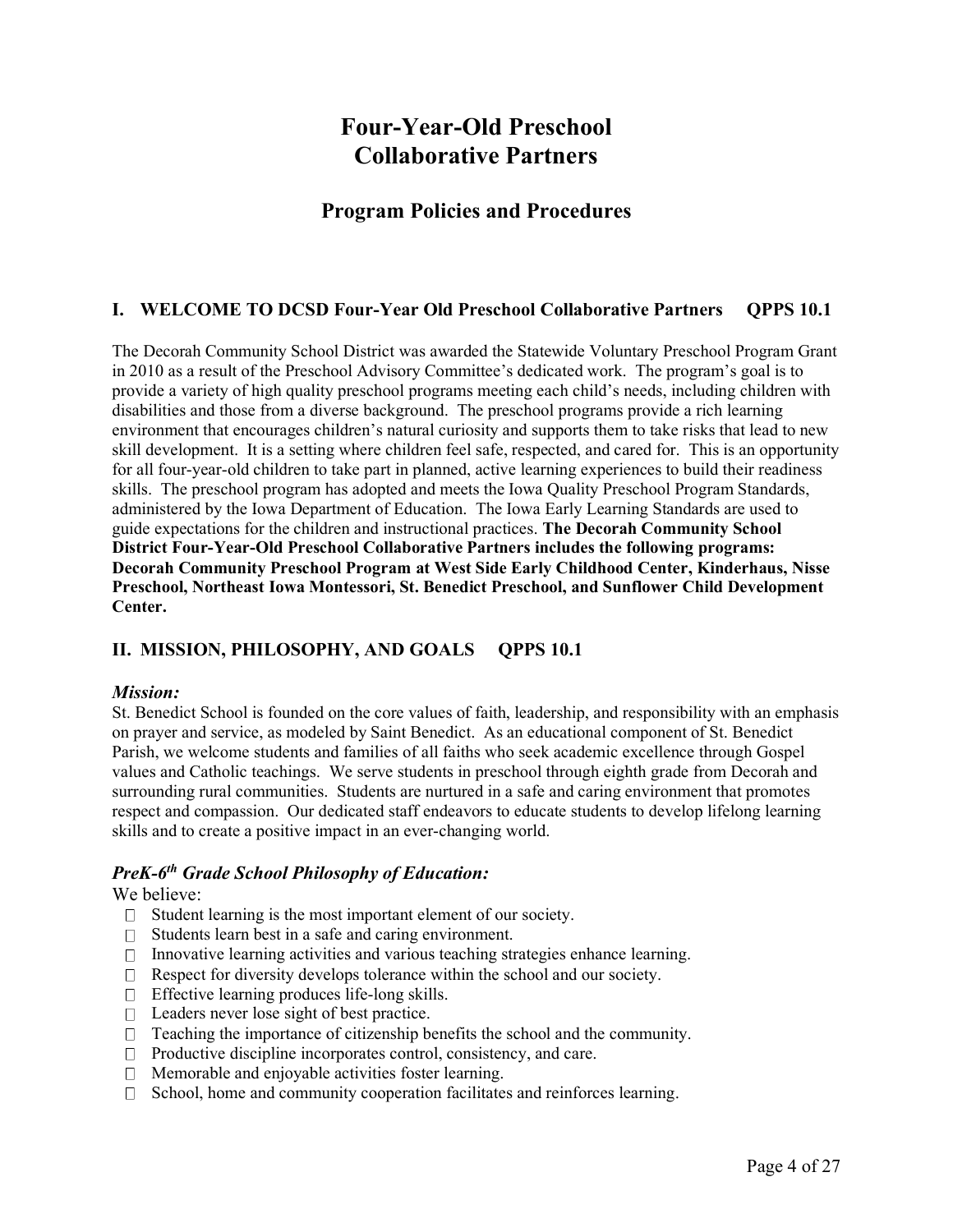#### **Goals for Children:**

- $\Box$  Children will show competency in social/emotional, physical, cognitive, and language development skills.
- $\Box$  Children will be enthusiastic and curious learners.
- $\Box$  Children will be safe and healthy.

#### **Goals for Families:**

- $\Box$  Families will feel welcome in the classroom and school.
- $\Box$  Families will work with the school in a meaningful partnership to help their children be better prepared to learn to read and write.
- $\Box$  Families will advocate for their children.

#### **III. ENROLLMENT**

#### **Equal Educational Opportunity**

It is the policy of the Decorah Community School District not to discriminate in its education programs or educational activities on the basis of sexual orientation, race, religion, color, national origin, marital status or disability. Students are educated in programs, which foster knowledge of, and respect and appreciation for, the historical and contemporary contributions of diverse cultural groups, as well as men and women, to society. Students who feel they have been discriminated against are encouraged to report it to the school district's Affirmative Action Coordinator, Darlene Woodhouse. The Affirmative Action Coordinator can be reached at (563) 382-4208. Inquiries may also be directed in writing to the Director of the Region VII Office of Civil Rights, US Department of Education, 310 W. Wisconsin Ave., Ste. 800, Milwaukee, WI, 53203-2292, (414) 291-1111, or the Iowa Department of Education, Grimes State Office Building, Des Moines, IA 50319-0146, (515) 281-5294. Procedures and levels are outlined in district policy for resolving complaints and are available upon request from the curriculum director's office.

#### **Eligibility**

Children must be four years of age prior to September  $15<sup>th</sup>$  of the current school year. Pre-registration will begin in the spring of the year. Registration materials are available from the respective office of the respective preschool program collaborative partner. Final registration will occur in the fall.

St. Benedict Preschool classes meet for 4 hours each day, four days per week. Children attend on Monday, Tuesday, Thursday and Friday. Students do not attend on Wednesdays. This allows for parent meetings and home visits, planning time for the teaching staff, and collaboration with community agencies. The preschool follows the Decorah Community School District calendar.

| AM session: $8:15 - 12:15$   | Monday, Tuesday, Thursday, Friday |
|------------------------------|-----------------------------------|
| All Day Session: $8:15-3:00$ | Monday, Tuesday, Thursday, Friday |

**General Information QPPS 5.1,10.4**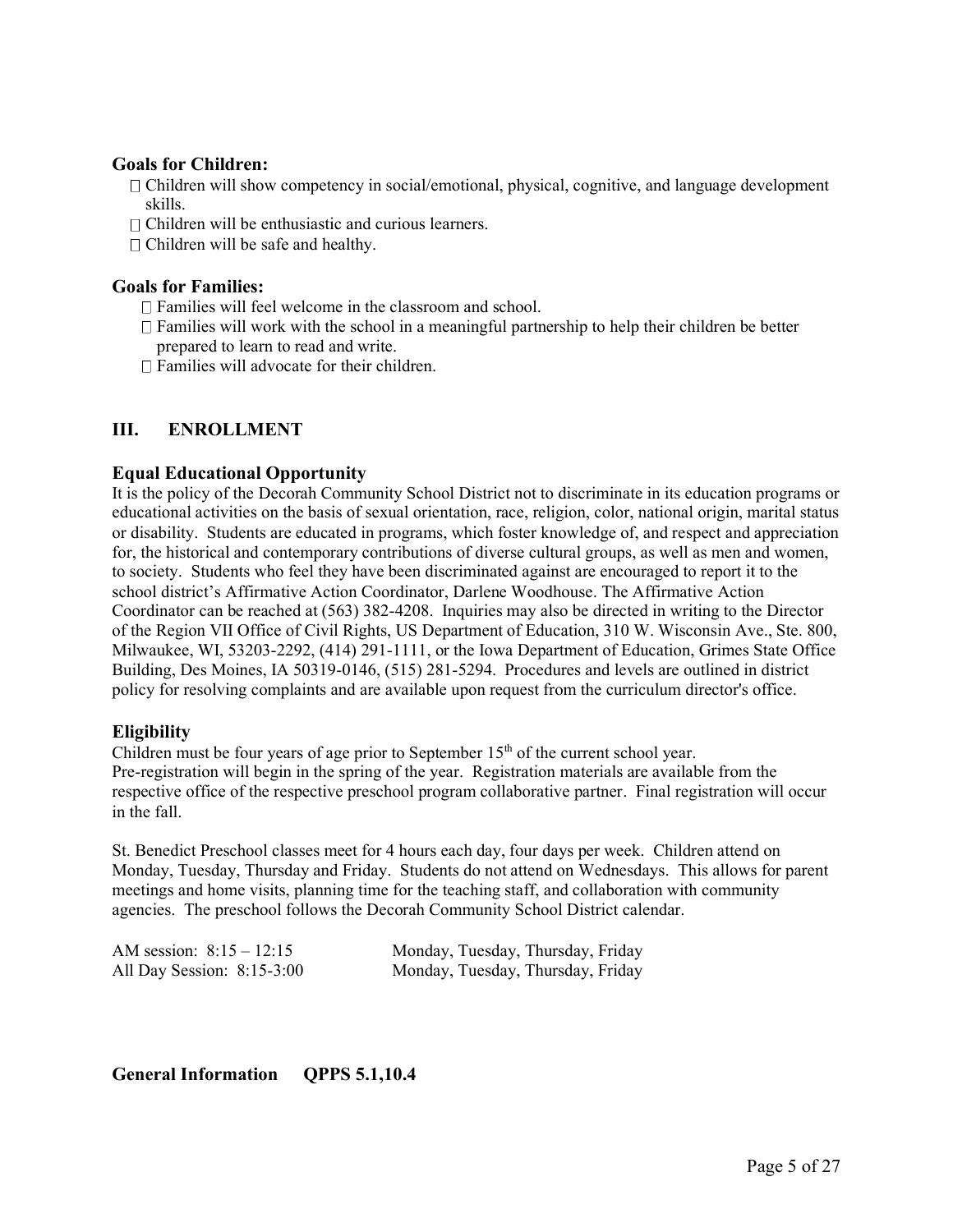Within six weeks after a child begins the program, health records that document the dates of service shall be submitted that show the child is current for routine screening tests and immunizations according to the schedule recommended and published by the American Academy of Pediatrics. The maximum class size is 20 children in each session based on square footage of the current location. A teaching staff-child ratio of at least 1:10 will be maintained at all times to encourage adult-child interactions and promote activity among children. The elementary principal or collaborative partner program director will maintain a current list of available substitutes for both the teacher and teacher assistants for their respective preschool program. Should one of the teaching staff need to temporarily leave the room, the teacher will call the elementary office and the principal will arrange for coverage of the classroom to maintain the staff-child ratio. **QPPS 10.4**

#### **Inclusion**

The preschool program provides all children, including those with disabilities and unique learning needs. Modifications are made in the environment and staffing patterns in order to include children with special needs. Staff are aware of the identified needs of individual children and are trained to follow through on specific intervention plans. It is our belief that inclusion in our program will enrich the experience for teachers, students, other children and their families. Preschool facilities meet the Americans with Disabilities Act accessibility requirements. **QPPS 9.10**

## **IV. A CHILD'S DAY**

#### **Who Works In The Preschool QPPS 10.2**

Program Administrator/Director The elementary principal is designated as the program administrator supervising the preschool program. The principal meets all qualifications described in the Iowa Quality Preschool Program Standards. A collaborative partner program director is responsible for the day-to-day operations of their respective preschool program.

Teacher A teacher, licensed by the Iowa Board of Educational Examiners and holding an early childhood endorsement, is assigned to the preschool classroom. **QPPS 6.3** Teacher Assistant

A teacher assistant in the classroom carries out activities under the supervision of the teacher. The teacher assistant will have specialized training in early childhood education. **QPPS 6.4** School Nurse

The preschool will have the assistance of the office. We maintain student health records and attend to the health needs of the students while they are at school. Public Health is utilized on an as needed basis. We are available for parent consultation when necessary. **QPPS 10.10**

#### Support Staff

Keystone AEA support staff provide resources and assistance to the teacher and classroom upon request to help all children be successful in the preschool setting. Such staff may include: early childhood consultant, speech and language pathologist, social worker, occupational therapist, physical therapist or others.

**Daily Activities**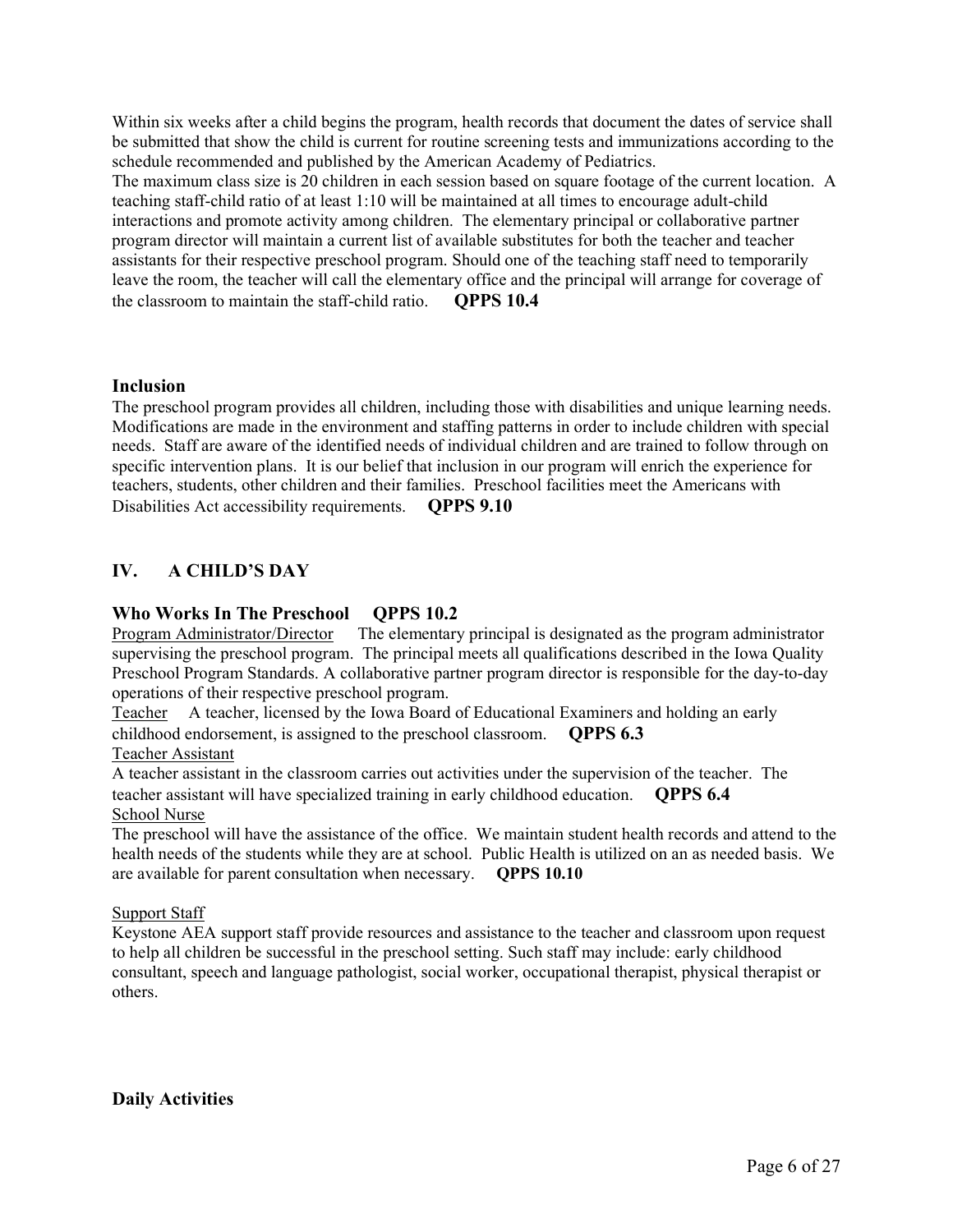A consistent daily schedule is planned to offer a balance of learning activities. Learning is both formal and informal. Play is planned for every day. Listening is balanced with talking, group activities with solitary time, indoors with outdoors, quiet play with noisy play. Your child will have the opportunity for the following types of activities every day:

| Large and Small Group Activities                                                                                                                   | Self-directed Play        | <b>Snack</b>             |
|----------------------------------------------------------------------------------------------------------------------------------------------------|---------------------------|--------------------------|
| Learning Center Activities:<br>Art, Science, Writing Table,<br>Games and Put together toys, Book<br>Center, Blocks and Wheel Toys,<br>Pretend Play | <b>Story Time</b>         | Computers                |
|                                                                                                                                                    | <b>Outdoor Activities</b> | Individual<br>Activities |

Lesson plans for each week are posted in the classroom showing how these activities are incorporated into the daily schedule. Weekly notes will be sent home to families in children's backpacks and electronically, if parents desire.

## **Curriculum QPPS 2.1 - 2.3**

Curriculum is a framework for learning opportunities and experiences. It is a process by which learners obtain knowledge and understanding, while developing life skills. It is continually revised and evaluated to make learning fun and exciting.

It is the policy of this district that the curriculum content and instructional materials utilized reflect the cultural and racial diversity present in the United States and the variety of careers, roles, and life styles open to women as well as men in our society. One of the objectives of the total curriculum and teaching strategies is to reduce stereotyping and to eliminate bias on the basis of sex, race, ethnic origin, religion, and physical disability. The curriculum should foster respect and appreciation for the cultural diversity found in our country and an awareness of the rights, duties, and responsibilities of each individual as a member of a multicultural nonsexist society. **QPPS 1.7** 

The preschool program uses *The Creative Curriculum,* a research and evidence based comprehensive curriculum designed for four-year-olds. The philosophy of *The Creative Curriculum®* is that young children learn best by doing. *The Creative Curriculum®* is built on theories of development in young children, that all children learn through active exploration of their environment and therefore the environment plays a critical role in learning. The goal of the *Creative Curriculum* is to help children become independent, self-confident, inquisitive and enthusiastic learners by actively exploring their environment.

The curriculum identifies goals in all areas of development: Social/Emotional, Cognitive, Physical and Language. The planned activities for the children, the organization of the environment, the selection of toys and materials, planning the daily schedule and interacting with the children, are all designed to accomplish the goals and objectives of the curriculum and give your child a successful year in school. *The Creative Curriculum®* shows teachers how to integrate learning in literacy, math, science, social studies, the arts, and technology throughout the day. It also gives the teacher a wide range of teaching strategies- from child-initiated learning to teacher-directed approaches-- to best respond to children's learning styles, strengths, and interests. Suggestions for modifications and adaptations are an integral part of the curriculum. **QPPS 2.1, 2.**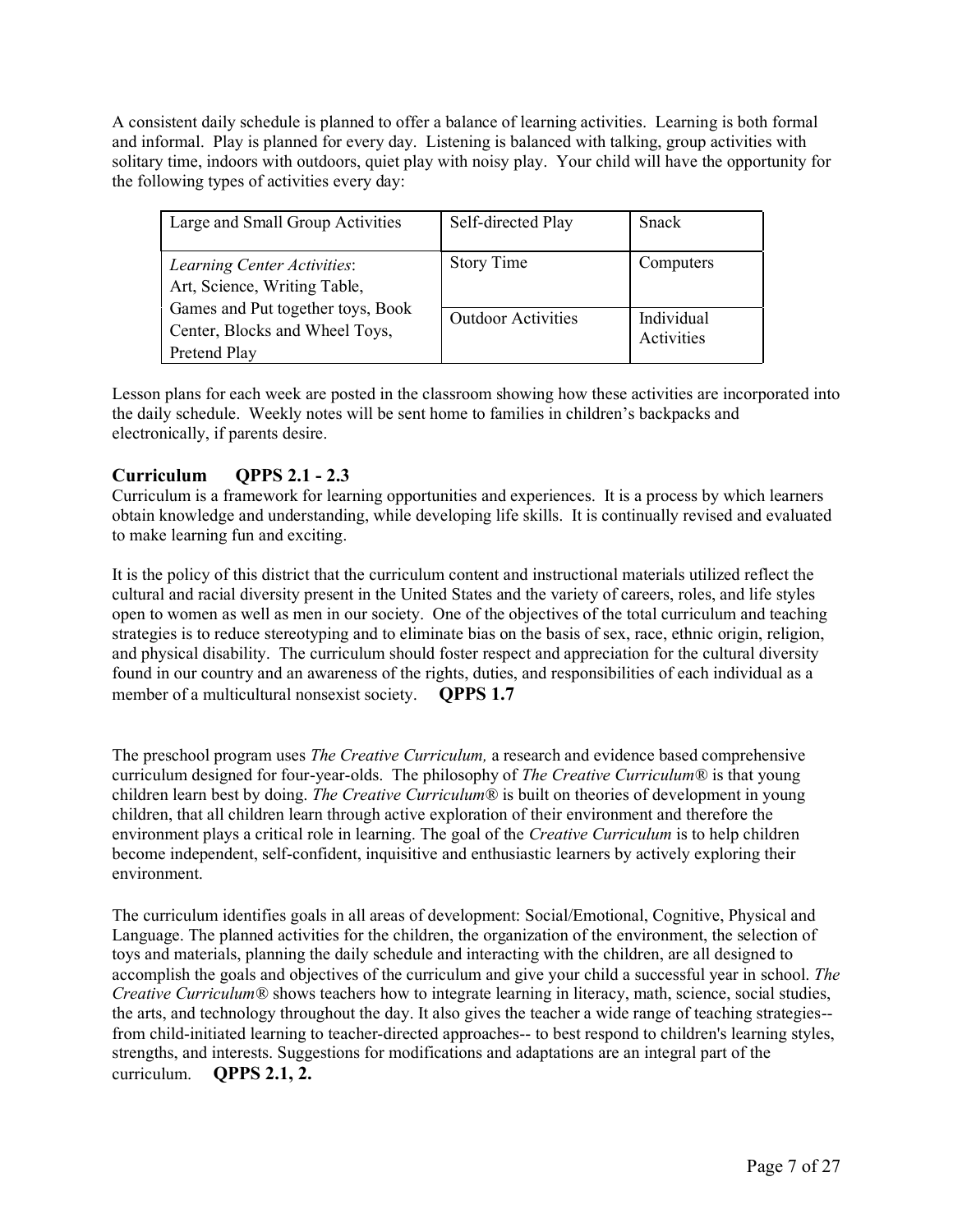## **Child Assessment QPPS 4.1, 4.2**

#### *Guiding principles:*

It is the school district's belief that assessment of young children should be purposeful, developmentally appropriate, and take place in the natural setting by familiar adults. The results will be used for planning experiences for the children and to guide instruction. Assessment will never be used to label children or to include or exclude them from a program. A family's culture and a child's experiences outside the school setting are recognized as being an important piece of the child's growth and development. All results will be kept confidential, placed in each child's file, and stored in a secure filing cabinet.

Children are assessed in the following ways:

- *Teaching Strategies Gold* is modified to align with the Iowa Early Learning Standards. It records student progress in all developmental areas at the beginning, middle and end of the year.
- $\Box$  Observational data provides an ongoing anecdotal record of each child's progress during daily activities.
- $\Box$  Child portfolios are organized by the teaching staff and include the assessments, observational data, and child work samples collected on an on-going basis.
- $\Box$  Families are asked to contribute information about their child's progress. Young children often show different skills in different settings. Working together, the teaching staff and families can gather a complete picture of a child's growth and development. Teaching staff gather information from families via Home Visits, Parent Teacher Conferences, emails, face to face conversations, phone calls, and the use of various Bi-directional communication platforms.

The information from the above is used in the following ways:

- $\Box$  To provide information about children's needs, interests, and abilities in order to plan developmentally appropriate experiences for them;
- $\Box$  To provide information to parents about their children's developmental milestones;
- □ To indicate possible areas that requires additional assessment. **QPPS 7.3, 7.5**

Assessment information will be shared formally with families during Parent Teacher Conferences in the fall and spring. In addition, the *Teaching Strategies Gold Preschool Progress Report* will be sent home at a minimum of two times per year.The preschool teacher will communicate frequently regarding children's activities and developmental milestones. Informal conferences are always welcome and can be requested at any time.

If, through observation or information on the *Teaching Strategies Gold Preschool Progress Report*, the teacher feels that there is a possible issue related to a developmental delay or other special need, she/he will communicate this to the family during a conference, sharing documentation of the concern. Suggestions for next steps may include the following, with the knowledge and consent of the parents:

- $\Box$  The teacher requests assistance from the Student Assistance Team as an early intervention process. This team engages in problem identification, plan interventions, provide support, and make outside resources available to those individuals requesting assistance. The Student Assistance Team is available and functional for all students and teachers in the building.
- $\Box$  A request may be made to the Keystone Area Education Agency for support and additional ideas or more formalized testing.

The preschool teacher would assist in arranging for developmental screening and referral for diagnostic assessment when indicated. **QPPS 7.4**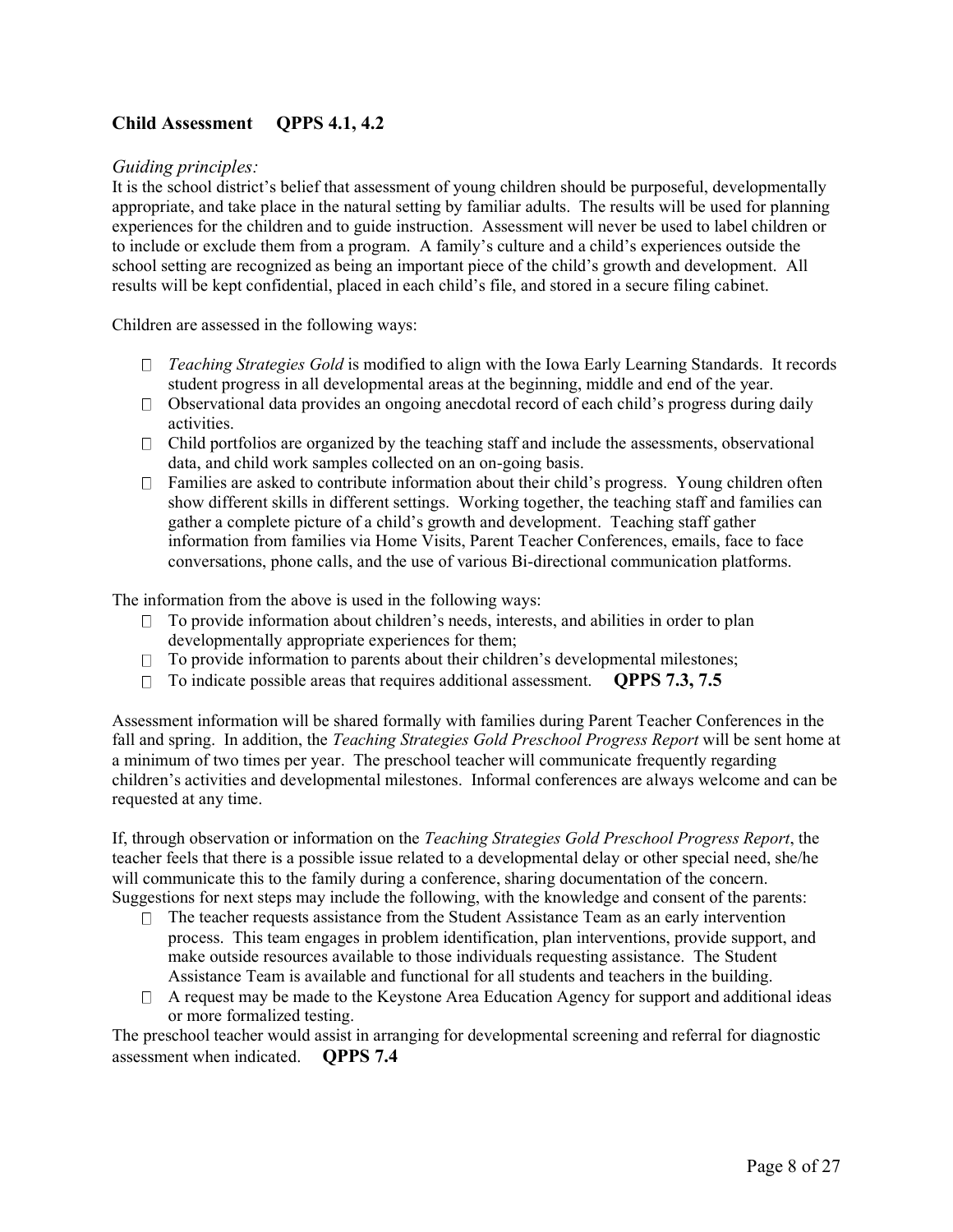If a child is determined to need special accommodations, those accommodations are included in the materials, environment, and lesson plans for that child. Examples include sign language and visuals for children with hearing impairments or language delays and behavior plans for children whose behavior does not respond to the typical strategies used by teaching staff in the classroom.

#### **Program Assessment**

The preschool program implements the Iowa Quality Preschool Program Standards and submits yearly desk audits to provide evidence that our Decorah Collaborative Preschool Centers are meeting all standards and objectives.

Administrators, families, staff, and other routinely participating adults will be involved annually in a program evaluation that measures progress toward the program's goals and objectives. The annual evaluation process includes gathering evidence on all areas of program functioning, including policies and procedures, program quality, children's progress and learning, family involvement and satisfaction, and community awareness and satisfaction. A report of the annual evaluation findings is shared with staff and appropriate advisory and governance boards. The program uses this information to plan professional development and program quality-improvement activities as well as to improve operations and policies.

## **Supervision Policy QPPS 9.2**

Before children arrive at school, the preschool teacher will complete the following daily safety checklist indoor and outdoor:

All safety plugs and electric outlets covered, heat/AC, water temperature, and toilets, etc.  $\Box$ in working order.

- All cleaning supplies/poisons out of children reach and stored properly.  $\Box$
- Classroom and materials checked for cleanliness/broken parts, etc. including playground.  $\Box$
- $\Box$ Supplies checked - first aid kit, latex gloves, soap, paper towels, etc.
- Daily monitoring of environment spills, sand, etc. Other serious problems reported to  $\Box$ head custodian.
- $\Box$ Upon arrival, each child is observed by the teacher for signs of illness or injury that could affect the child's ability to participate in the daily activities.

No child will be left unsupervised while attending preschool. Staff will supervise primarily by sight. Supervision for short intervals by sound is permissible as long as teachers check every two to three minutes on children who are out-of-sight (e.g. those who can use the toilet independently, who are in the library area, etc.)

#### **Child Guidance and Discipline QPPS 1.11**

Teaching staff will equitably use positive guidance, redirection, planning ahead to prevent problems. They will encourage appropriate behavior through the use of consistent clear rules, and involving children in problem solving to foster the child's own ability to become self disciplined. Where the child understands words, discipline will be explained to the child before and at the time of any disciplinary action. Teaching staff will encourage children to respect other people, to be fair, respect, property and learn to be responsible for their actions. Teaching staff will use discipline that is consistent, clear, and understandable to the child. They will help children learn to persist when frustrated, play cooperatively with other children, use language to communicate needs, and learn turn taking.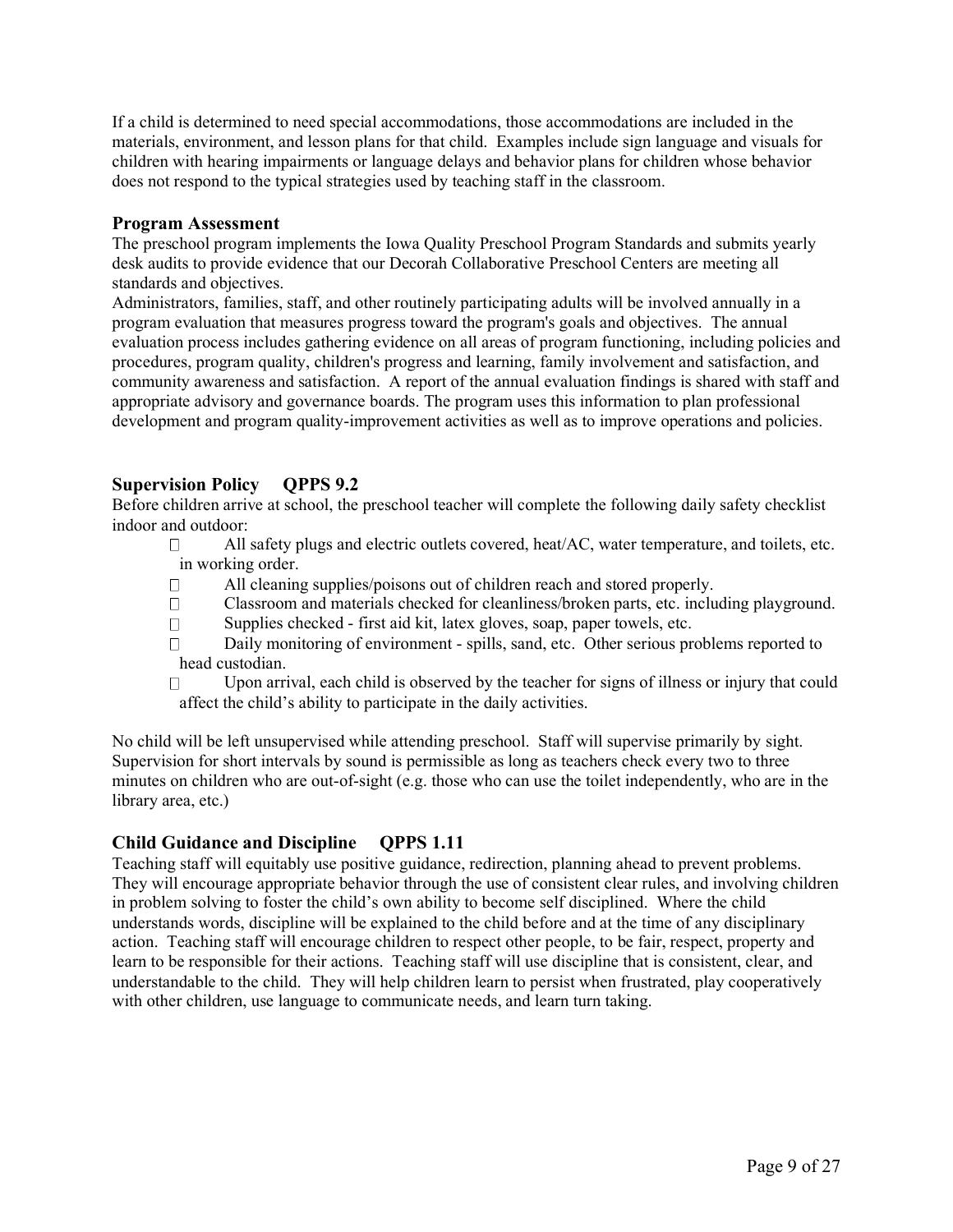#### *Challenging Behavior* **QPPS 1.2, 1.8, 1.9, 1.10**

The teaching staff in the preschool is highly trained, responsive, respectful, and purposeful. The teachers anticipate and take steps to prevent potential challenging behaviors. They evaluate and change their responses based on individual needs. When children have challenging behaviors teachers promote prosocial behavior by:

- $\Box$ interacting in a respectful manner with all children.
- $\Box$ modeling turn taking and sharing as well as caring behaviors
- helping children negotiate their interactions with one another and with shared materials.  $\Box$
- engaging children in the care of their classroom and ensuring that each child has an  $\Box$ opportunity to contribute to the group.
- encouraging children to listen to one another and helping them to provide comfort when  $\Box$ others are sad or distressed

Teaching staff will guide children to develop self-control and orderly conduct in relationship to peers and adults. Children will be taught social, communication, and emotional regulation skills. If a child displays persistent, serious, and challenging behavior, the teaching staff, parents, and AEA support staff will work as a team to develop and implement an individualized plan that supports the child's inclusion and success. All staff have been trained in PBIS, (Positive Behavior Intervention and Supports), a systems change method that promotes positive behaviors in students. Strategies are developed that manage student behavior in classroom settings and outside of classroom settings. It is an all-encompassing system of behavior management where all parties involved are on board, so that behavior management is not produced in a piecemeal way. Instead, all students in a school are accountable with support to behave in ways that positively affect them personally, academically, socially, and from a health perspective.

Aggressive physical behavior toward staff or children is unacceptable. Teaching staff will intervene immediately when a child become physically aggressive to protect all of the children and encourage more acceptable behavior.

#### Permissible Methods of Discipline:

*For acts of aggression and fighting* (biting, scratching, hitting) staff will set appropriate expectations for children and guide them in solving problems. This positive guidance will be the usual technique for managing children with challenging behaviors rather than punishing them for having problems they have not yet learned to solve. In addition, staff may: (1) Separate the children involved; (2) Immediately comfort the individual who was injured; (3) Care for any injury suffered by the victim involved in the incident.; (4) Notify parents or legal guardians of children involved in the incident; (5) Review the adequacy of the teaching staff supervision, appropriateness of program activities, and administrative corrective action is there is a recurrence.

#### *Prohibited Practices*

The program does not, and will not, employ any of the following disciplinary procedures:

- 1. harsh or abusive tone of voice with the children nor make threats or derogatory remarks.
- 2. physical punishment, including spanking, hitting, shaking, or grabbing.
- 3. any punishment that would humiliate, frighten, or subject a child to neglect.
- 4. withhold nor threaten to withhold food as a form of discipline.

#### **Water Activities QPPS 5.9, 9.15**

We have a water table in the classroom for children to stand and play with their hands in the water. During water play children are involved in active experiences with science and math concepts. Children with sores on their hands are not allowed to participate with others in the water table to ensure that no infectious diseases are spread. Children are not allowed to drink the water during water play activities.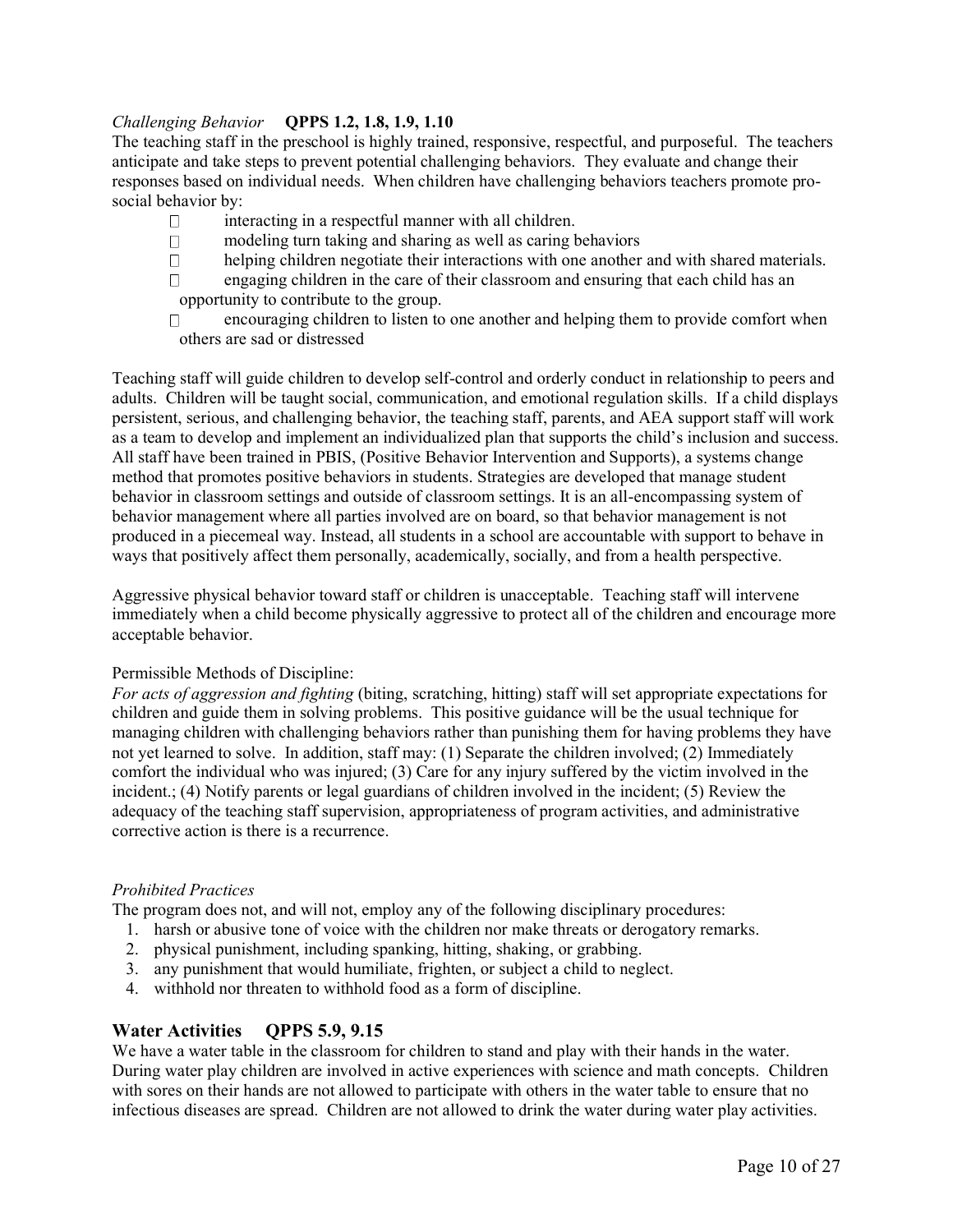When the activity period is complete, the water table is drained and refilled with fresh water before a new group of children comes to participate. Outdoor water play is limited to tubs and buckets or containers as well as the water table. We do not participate in swimming pool activities. Staff supervise all children by sight and sound in all areas with access to water in tubs, buckets, and water tables.

#### **Snacks/Foods and Nutrition QPPS 5.12- 5.21**

Attitudes about food develop early in life. The food children eat affects their well-being, their physical growth, their ability to learn, and their overall behavior. We have an opportunity to help children learn about foods, to enjoy a variety of foods from their own culture and others, and to help them begin to appreciate that their bodies need to be strong, flexible, and healthy. Eating moderately, eating a variety of foods, and eating in a relaxed atmosphere are healthy habits for young children to form.

Children attending the AM session may choose to have breakfast before class begins. A snack is served two hours after breakfast has ended. Children attending the PM session are served a snack at a regularly scheduled time. Children who attend all day take part in the school district's food service program. Two food groups will be represented at each snack time as outlined in USDA guidelines. A written snack menu is posted in the classroom and available to families. All menus are kept on file for review by a program consultant. The preschool serves a wide variety of nutritional snacks, and encourages children to expand their tastes by at least trying a portion of the food offered.

All food is prepared, served, and stored in accordance with the U.S. Department of Agriculture Child and Adult Care Food Program (CACFP) guidelines. Clean, sanitary drinking water is made available to children throughout the day. Staff discards any foods with expired dates. Foods that are hotter than 110 degrees Fahrenheit are kept out of children's reach. Foods requiring refrigeration will be kept cold until served.

For each child with special health care needs, food allergies, or special nutrition needs, the child's health care provider should provide the program in individualized care plan prepared in consultation with family members and specialist involved in the child's care. Children with food allergies shall be protected from contact with the problem food. With family consent, the program posts information about the child's allergies in the food preparation area and in areas of the facility the child uses to serve as a visual reminder to all adults who interact with the child during the day. Program staff will keep a daily record documenting the type and quantity of food a child consumes when any child with a disability has special feeding needs and provide parents with that information.

High risk foods, often involved in choking incidents, will not be served. For children younger than four years, these include hotdogs, whole or sliced into rounds; whole grapes; nuts; popcorn; raw peas and hard pretzels; spoonfuls of peanut butter; or chunks of raw carrots or meat larger than can be swallowed whole.

The preschool program does not use foods or beverages as rewards for academic performance or good behavior, and will not withhold food or beverages as a punishment, nor will teaching staff ever threaten to withhold food as a form of discipline.

#### **Outside Play and Learning QPPS 5.5, 5.6 9.5-9.7**

We have daily opportunities for outdoor play as the weather permits and provided the weather air quality and environmental safety conditions do not pose a threat. This allows children the opportunity to develop their large muscle skills, get exercise, and be active. Sometimes we spend longer getting bundled up than we spend outside. We use the Child Care Weather Watch guidelines produced by Healthy Child Care Iowa to determine if the Wind Chill Factor or Heat Index is safe for outdoor play.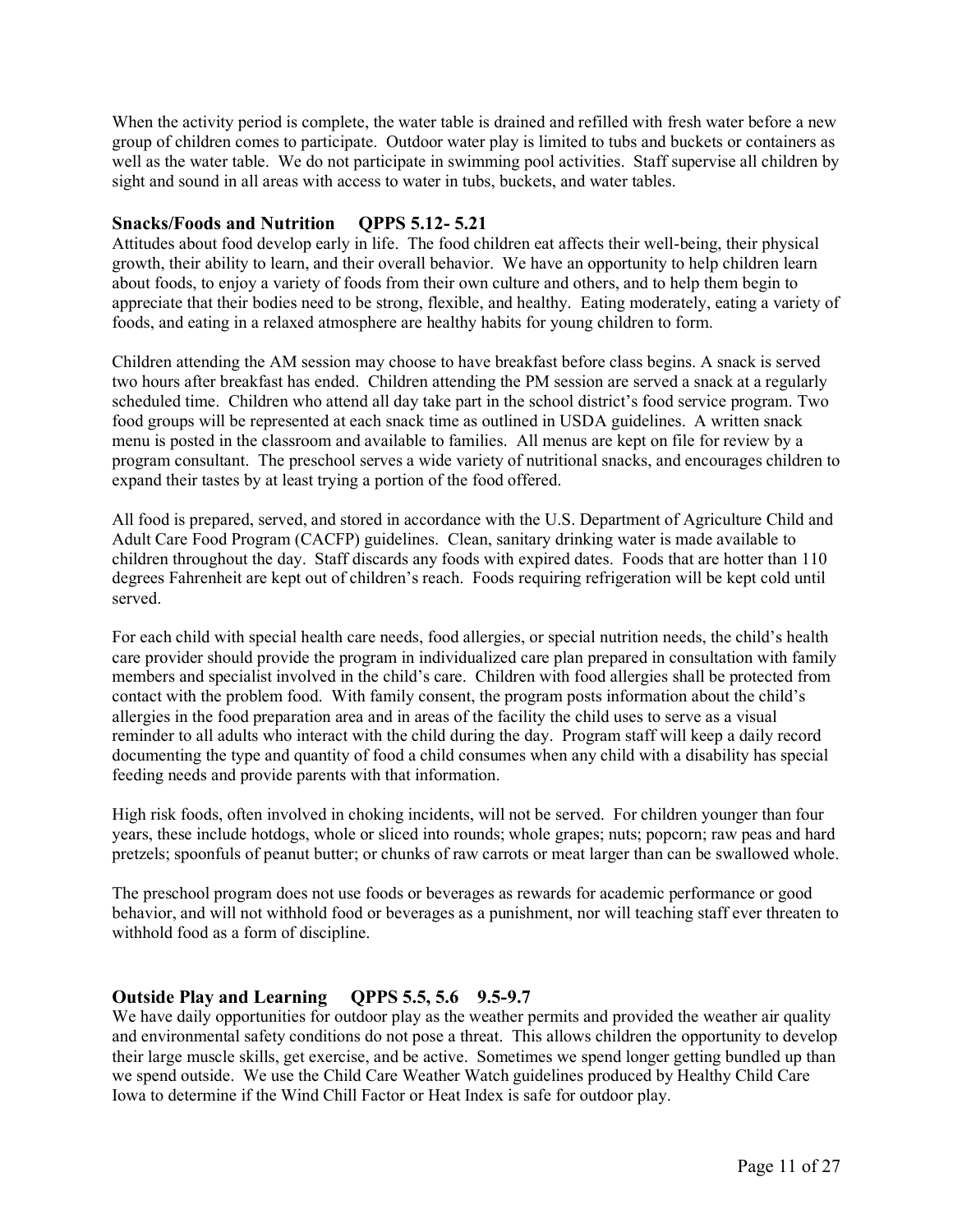In cases when we cannot go outside (due to weather conditions) children are given the opportunity to use indoor equipment for similar activities inside and are supervised at the same level as outdoor equipment. For example, tumbling mats may be offered for upper body activities or rolling across the mat.

In order to make sure that your child can play comfortably outside it is important to dress him according to the weather. When it is cold outside he needs a warm coat, mittens or gloves and a hat (labeled with your child's name). For the warmer days dressing your child lightly is just as important. For those inbetween days dressing your child in layers is a practical idea.

There are areas on the playground for children to be in the shade and still be active. We encourage you to bring a hat or other clothing for your child to wear as another protection from the sun. Sunscreen or sunblock with UVB and UVA protection of SPF 15 or higher will be applied to your child's exposed skin (only with your written parental permission to do so). We will also use an insect repellent containing DEET (only with your written permission) no more than once a day to protect your child from insect bites when the public health authorities recommend its use.

Program staff will complete the National Program for Playground Safety's Suggested General Maintenance Checklist on a regular basis.

#### **Clothing**

Your child will be learning through creative, active play that can sometimes be messy. Your child should wear comfortable, washable clothing as well as rubber-soled and closed-toe shoes to school. While we encourage the use of paint smocks or shirts during art projects, we can't guarantee that spills or stains will not occur. Clothing should be free of words, graphics, or pictures that are profane, immoral, illegal, or disruptive in nature. All families are asked to provide an extra set of clothing for their child in case of an "accident" or messy play. Please clearly label the clothing with your child's name to reduce the possibility of mistakes.

#### **Toilet Learning QPPS 5.7**

Toilet learning is an important time in a child's development. For children who are unable to use the toilet consistently, the following procedures are in place:

1. Diapering will only be done in the designated diaper area, i.e., the bathroom adjacent to the classroom with a fold down changing table. Food handling will not be permitted in this diapering area.

2. Staff will follow all diapering guidelines set forth in the Iowa Quality Preschool Programs Standards: Standard 5, Criteria 7:

- Cloth diapers and clothing that are soiled by urine or feces are immediately placed in a plastic bag (without rinsing or avoidable handling) and sent home that day for laundering.
- Staff check children for signs that diapers or pull-ups are wet or contain feces at least every 2 hours. Diapers are changed when wet or soiled.
- Staff change children's diapers or soiled underwear in the designated changing areas and not elsewhere in the facility. At all times, caregivers have a hand on the child if being changed on an elevated surface.
- Surfaces used for changing and on which changing materials are placed are not used for other purposes, including temporary placement of other objects, and especially not for any object involved with food or feeding.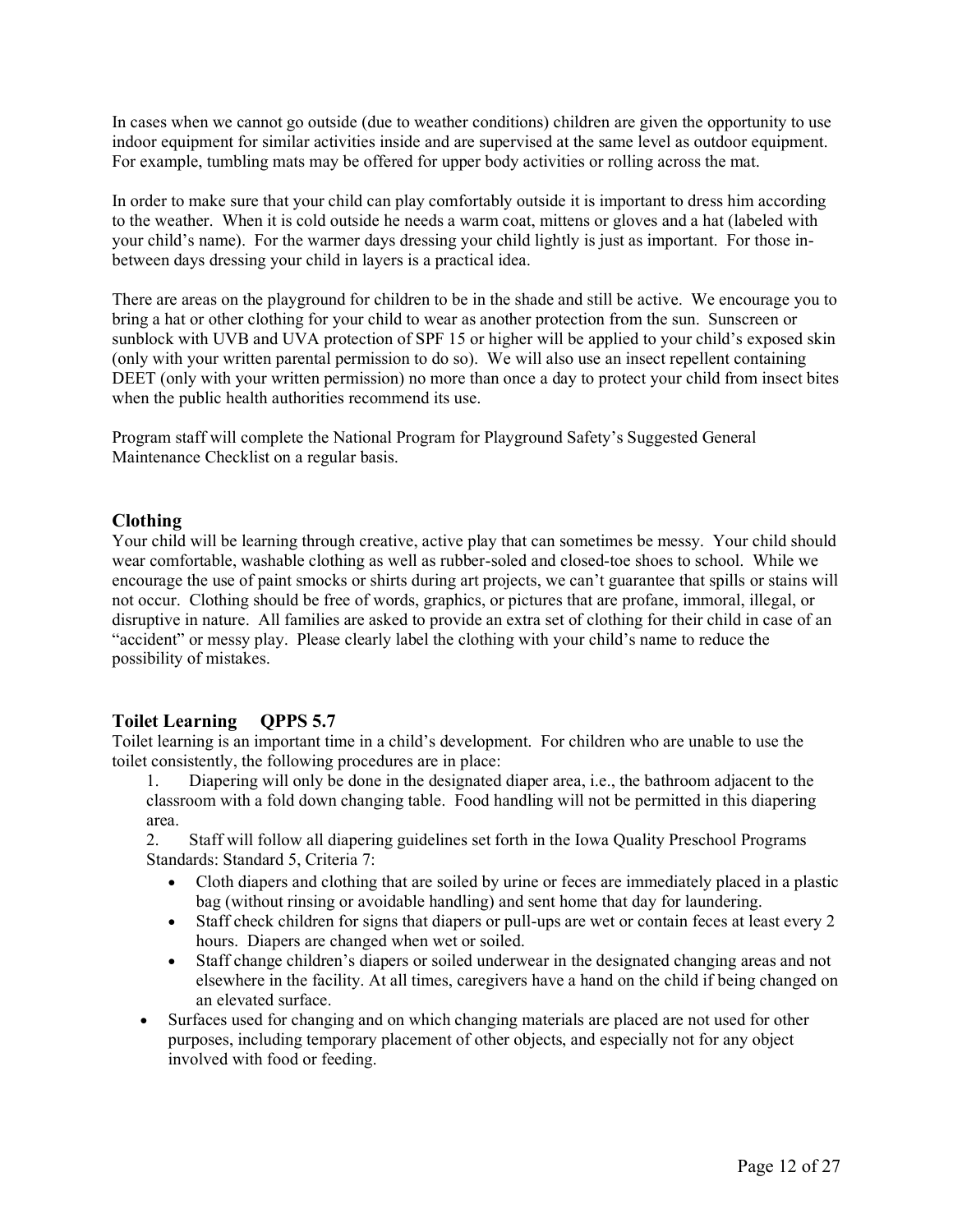Containers that hold soiled diapers and diapering materials have a lid that opens and closes tightly using a hands-free device (e.g., a step can). Containers are kept closed and are inaccessible to children. The container will be clearly labeled to show its intended use.

Diapering and Gloving posters will be posted in the changing area showing procedures through the use of visuals and words. These procedures are used by the program administrator to evaluate teaching staff that change diapers.

3. Potty chairs will not be used due to the risk of spreading infectious diarrhea.

4. All families are asked to provide an extra set of clothing for their child in case of an "accident" or messy play. Please clearly label the clothing with your child's name to reduce the possibility of mistakes.

## **Objects From Home**

Because the preschool program provides ample toys and learning materials for your child, we ask that you limit toys brought from home. If your child brings an "attachment" item from home, we ask that it is small enough to fit inside his/her backpack or cubby. Please do not allow children to bring gum, candy, money, or toy guns to school. The program cannot be responsible for lost or broken toys brought from home.

## **Weapon Policy**

No student shall carry, have in his or her possession, store, keep, leave, place or put into the possession of another student any real weapon or a look-alike weapon on any school premises, in any school vehicle or any vehicle used by the school or for school purposes, in any school building or other buildings or premises used for school functions, whether or not any person is endangered by such actions. "Lookalike weapon" means any item that resembles or appears to be a weapon. *A zero tolerance policy on dangerous weapons (real or toy) is in effect; i.e., gun, squirt guns, water rifles or pistols, slingshots, toy guns, toy grenades and other similar items knives, etc. Violation may result in a student suspension/expulsion.*

## **Classroom Animals and Pets QPPS 5.26**

*No live animals are to be inside the Decorah Community School District buildings or classrooms at*  any time. If you, as a parent or legal guardian, want to bring your family pet to share with your child's classroom you are welcome. However, all animals must remain outside the school buildings during the visit. The preschool teacher ensures that the animal does not create an unsafe or unsanitary condition. The animal would appear to be in good health and have documentation from a veterinarian or an animal shelter to show that the animal is fully immunized (if the animal should be so protected) and suitable for contact with children. The teacher would ensure staff and children practice good hygiene and hand washing when coming into contact with the animal and after coming into contact with the animal. Teaching staff supervise all interactions between children and animals and instruct children on safe behavior when in close proximity to animals.

Any children allergic to the pet will not be exposed to the animal. Reptiles are not allowed because of the risk for salmonella. The classroom teacher is responsible for checking requirements have been met.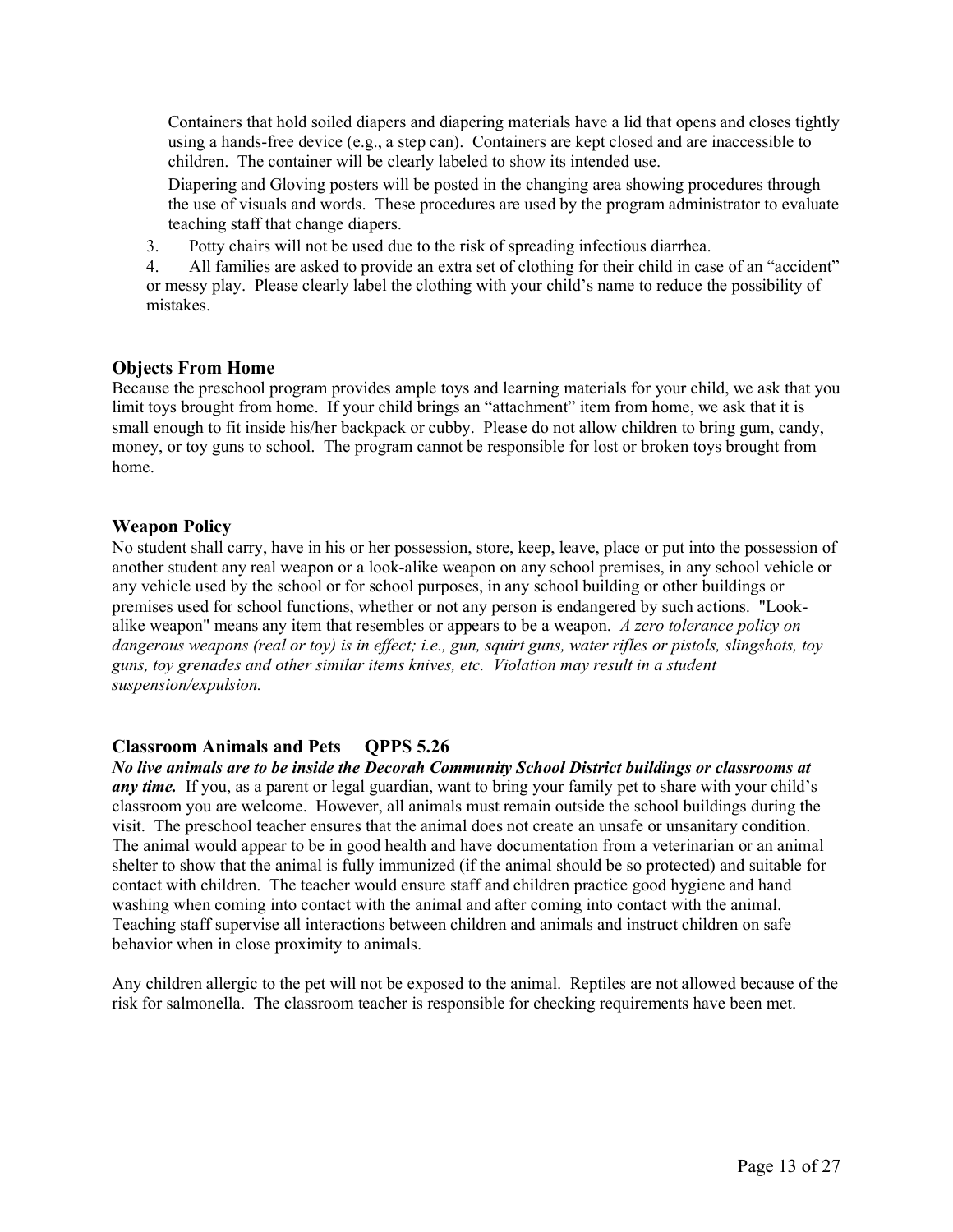#### **Birthdays QPPS 5.13**

Birthdays are an important and significant event in the life of a child. They afford the opportunity for children to be given special recognition. Accordingly, students who wish to bring treats for the class on their birthday may do so. Food that comes from home for sharing among the children must be either whole fruits or commercially prepared packaged foods in factory-sealed containers. The teacher will provide families a list of foods meeting the USDA's Child and Adult Care Food Program guidelines. Those who have summer birthdays are welcome to choose a school day to celebrate with their class. Invitations to parties outside of school that do not include the entire class will not be distributed at school.

## **V. COMMUNICATION WITH FAMILIES QPPS 1.1, 7.5**

The program will promote communication between families and staff by using written notes as well as informal conversations or e-mail. Families are encouraged to send written notes with important information so all the staff who work with the child can share the parent's communication. Teaching staff will write notes for families no less than weekly. Staff will use these notes to inform families about the child's experiences, accomplishments, behavior, and other issues that affect the child's development and well-being. Parents are encouraged to maintain regular, on-going, two-way communication with the teaching staff in a manner that best meets their needs - email, in person, notes, or phone calls.

#### **Open Door Policy**

Parents and legal guardians are always welcome to visit the preschool classroom. As a safety feature, all parents and visitors will check in at the elementary school office or respective collaborative preschool program office. Visitors are asked to please use discretion with regard to bringing babies and toddlers to school as young children may disrupt class sessions. Photo identification will be required for any unknown visitor to the classroom.

#### **Arrival and Departure of Children QPPS 10.11.**

Arrival: Parents are responsible for dropping their children off using the preschool entrance. For safety reasons, parents are **never** to drop a child off and allow him or her to come into the building **unattended**. It is the parent's responsibility to make sure that a teacher/staff person knows the child has arrived and the parent is leaving. (See the notice about early arrival/late fees.) However, as students become more familiar with the preschool routine, parents are encouraged to walk students to the outer door and leave quickly. This allows students to hang up their own jacket, empty their own book bag, and so forth. Teaching independence, separation skills, and self-help skills is a major aspect of the preschool curriculum. Your help in this area is appreciated.

The playground will be supervised beginning at 7:40 for morning drop off. Please make sure the supervisor is outside before leaving your child. If you choose to do this please notify the preschool teachers.

Also, for safety reasons, please keep the center area in the parking lot free for access for all. Please do not park in the bus loading zone.

The preschool entrance doors by the parking lot will open beginning at 8:10. If your child arrives after 8:20, the entrance doors near the preschool will be locked. Please escort your child to the main school entrance and check in at the school office.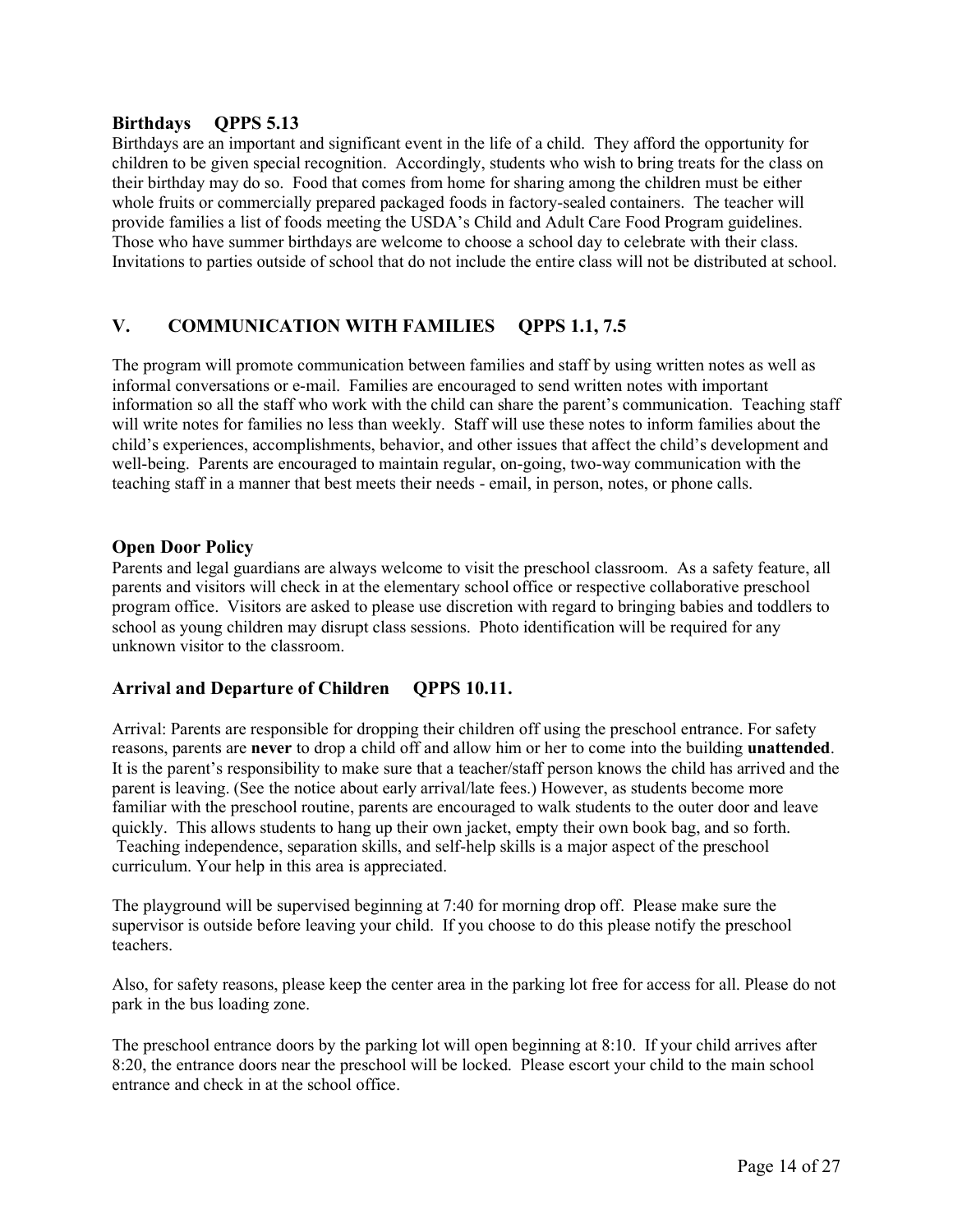Likewise, at the end of the day, parents should personally inform the staff when taking a child home. The preschool teachers will escort the preschoolers outside the preschool entrance doors. Parents do not need to come into the preschool room at the end of the school day. A direct parent contact for emergency purposes is needed on the emergency contact form. Please share a cell phone number or a phone number where a person will answer.

#### **Transportation**

The Decorah Community Schools do not provide school bus transportation for preschoolers. For children who have special needs for transportation, the facility will use a plan based on a functional assessment of the child's needs related to transportation that is filled out by the child's physician. This plan will address special equipment, staffing and care in the vehicle during transport. Any accommodations indicated in the child's Individualized Educational Program will be implemented as described. Community Action provides transportation o the EARL Van for a fee.

#### **Field Trips**

An important learning opportunity can take place in the form of a field trip that is relevant and reinforces what has been taught in the classroom. The Decorah Community School District buses are used for these field trips. Parents will be informed of each field trip through a newsletter and signs posted in the classroom well in advance. A parent or legal guardian must sign an informed consent form for trips for each child before each trip. Adult family members may be asked to volunteer to go on these trips to provide increased supervision and adult/child ratios. A notice posting the dates, time of departure, time of return, and the destination location will be posted prominently at least 48 hours before the field trip. Each child will be assigned to an adult for every part of the trip. Before every trip, the teaching staff will instruct children and all adults using the bus about the 10-foot danger zone around the vehicle where the driver cannot see.

During the field trip, all children will wear identifying information that, for children, gives the program name and phone number. A first aid kit, emergency contact information, and emergency transport authorization information for the children in the group will be taken on all trips. Children will be counted every 15 minutes while on a field trip. Children may only use a public restroom if they are accompanied by a staff member. Children will never be left alone in a vehicle or unsupervised by an adult.

#### **Attendance**

Students who are enrolled for classes in the preschool programs are expected to be in school for the full session and are expected to be punctual in their arrival and departure. Students are not expected to be absent any more than is necessary for health reasons or appointments. Irregular attendance interferes with the progress of your child and others as teachers find themselves taking class time to repeat information and make adjustments for those students who have been absent. Please call the elementary office or respective preschool collaborative partner office with the reason for an absence by no later than 8:30 A.M. If a student is absent without notification, the elementary secretary or preschool staff will attempt to contact the family to verify the child's absence from school.

#### **Ethics and Confidentiality**

Staff follow an important code of ethics to guide their involvement with children and families. It is essential to protect the confidentiality of all information concerning children and their families.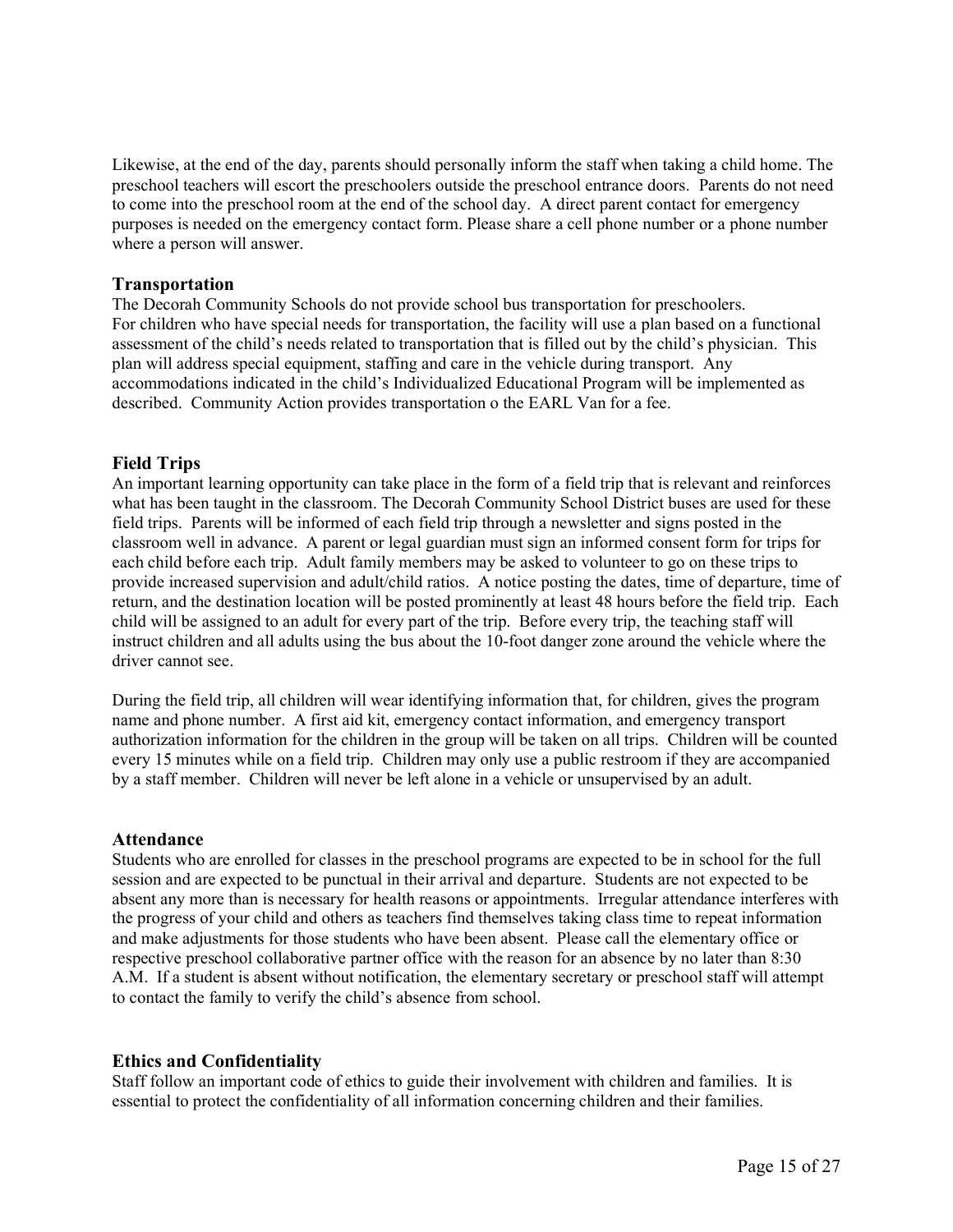Maintaining a professional attitude includes being responsive to the needs of children and their families while balancing the need for confidentiality. Children are people who deserve respect. One way we demonstrate this respect is to refrain from talking about the children in their presence unless the child is part of the conversation and to refrain from labeling a child negatively or positively. No information about any particular child shall be shared with another child's parent. We continually strive to model such qualities as patience, tolerance, cooperation, acceptance, understanding of others, and enthusiasm for children as well as for other adults.

All teaching staff will receive training on ethics and confidentiality on the National Association for the Education of Young Children's Code of Ethical Conduct as part of their orientation. Each staff person will sign a Statement of Commitment to document their willingness to hold close the values and moral obligations of the field of early childhood education.

#### **Children's Records**

Student records containing personally identifiable information, except for directory information, are confidential. Only persons, including employees, who have a legitimate educational interest are allowed to access a student's records without the parent's permission. Parents may access, request amendments to, and copy their child's records during regular office hours. Parents may also file a complaint with the United States Department of Education if they feel their rights regarding their child's records have been violated. For a complete copy of the school district's policy on student records or the procedure for filing a complaint, contact the board secretary in the high school administration office.

Parents or guardians will be asked to sign a release of information form should they or the school request information be shared with another agency, stating to whom the information is to be released, the reason or purpose for the release of information, when it expires, and ways the parents can withdraw permission if they choose to do so.

#### **Preschool Advisory Committee QPPS 7.2**

The Four-Year-Old Preschool Collaborative Partners has a Preschool Advisory Committee composed of parents, school staff from all of the preschool collaborative partner programs, and other community members interested in the preschool program. This group meets quarterly to provide feedback on services that meet children and family needs. They also serve as a sounding board for new ideas and services. Please let the preschool teacher know if you are interested in being part of the Preschool Advisory **Committee** 

#### **Grievance Policy QPPS 7.6**

Open and honest communication between families and the preschool program is an essential component of a high quality early childhood program. We want you to be confident that your child is being well cared for and is having a quality experience. If there is ever a time you have a concern regarding your child, we want to encourage you to address your concern to your child's teacher. If additional help is needed, either party may ask for the assistance from the elementary principal or the respective preschool program director.

If you have a concern regarding some aspect of the program or policy, please contact the elementary principal who is the program administrator for the preschool. If you remain dissatisfied, you may contact the Superintendent of the Decorah Community School District.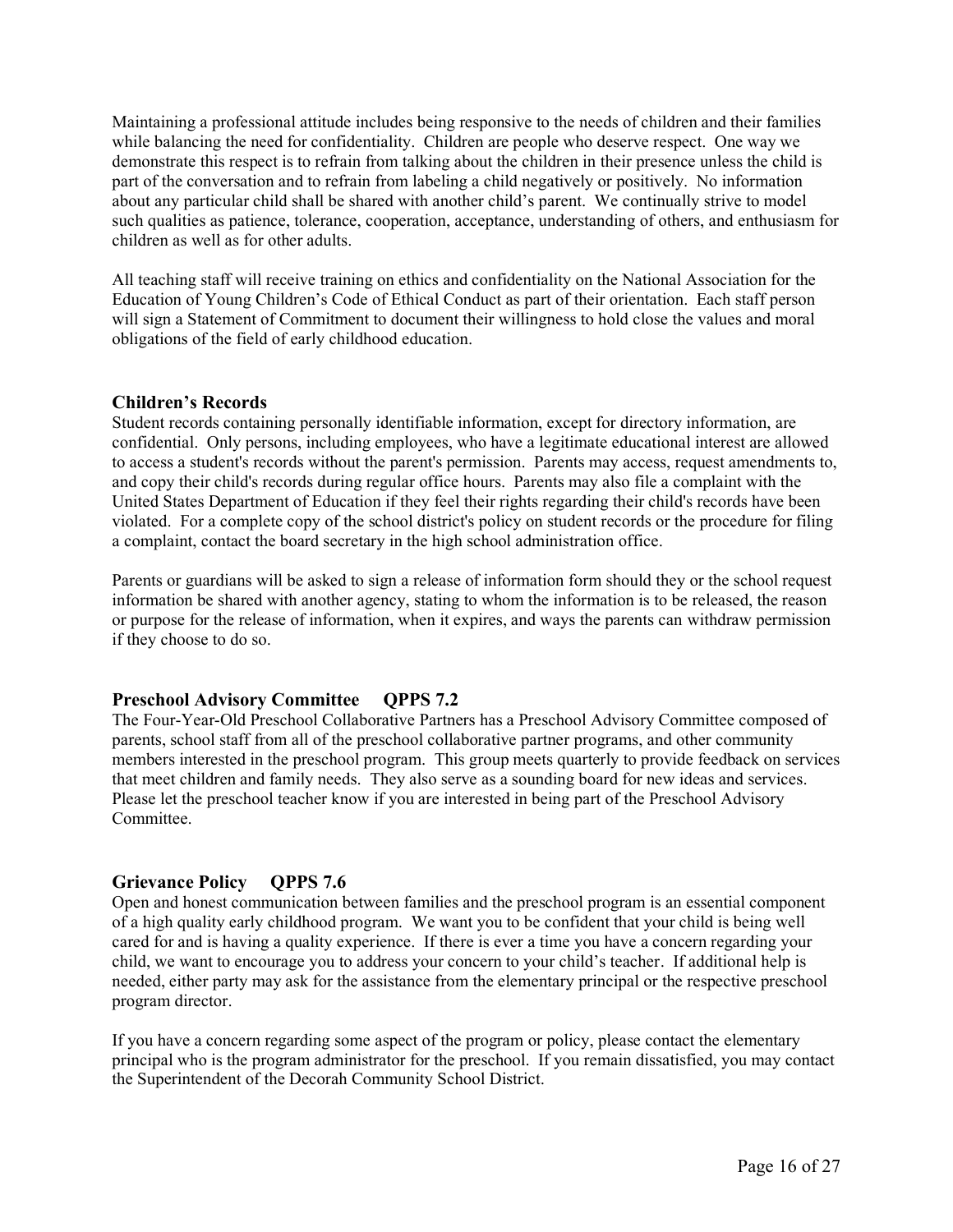As part of our program assessment, in the spring of each year, we also provide you with a family questionnaire to evaluate our program. This information helps us to assess how the program is meeting the needs of families and children, as well as to identify strengths and weaknesses.

## **VI. FAMILY INVOLVEMENT QPPS 7.1, 7.2**

The preschool program encourages families to be very involved in their child's education by observing their children during the day when possible and meeting with staff. Family members are welcome to visit at any time during class sessions.

Teachers and administrators use a variety of formal and informal ways to become acquainted with and learn from families about their family structure and their preferred means of child-rearing practices and communication; and information about their socioeconomic, linguistic, racial, religious, and cultural backgrounds as they wish to share. Families are surveyed in enrollment paperwork and through other questionnaires during the year regarding their family, beliefs, and preferences. Home visits are conducted at the beginning of the school year. Program staff communicate with families on a regular basis regarding children's activities and developmental milestones, shared care-giving issues, and other information that affects the well-being of their children. Family teacher conferences are held in both the fall and spring semesters, as well as when either party requests. At least one Family Night is held during the year.

The preschool program values the time spent talking and interacting with families and developing strong, reciprocal relationships. As the teacher learns from the families' expertise regarding their child's interests, approaches to learning, and developmental needs, goals for your child's growth and development can be incorporated into ongoing classroom planning. Families are encouraged to share any concerns, preferences or questions with the preschool teacher or administration at any time.

Although in-person daily contact cannot be replaced, preschool staff also rely on notes home, emails, phone calls, newsletters, and bulletin boards as alternatives means to establish and maintain open, twoway communication.

The preschool invites you to become involved in one or all of the following ways, and welcomes other ideas as well.

- 1. Support your child's daily transition to school by sharing information about your child's interests and abilities. Keeping the teacher informed of changes and events that might affect your child allows the teacher to be more responsive to your child's needs.
- 2. Attend family meetings.
- 3. Return all forms, questionnaires and so on promptly.
- 4. Attend family/teacher conferences in the fall and spring semesters.
- 5. Take time to read the family bulletin board.
- 6. Check your child's backpack each day.
- 7. Participate in field trip activities.
- 8. Share some of your talents in your child's class through activities such as: reading or storytelling, cooking, art, music, sewing, crafts, hobbies, your profession, or artifacts from trips you have taken.
- 9. Share any of your families' cultural traditions, celebrations, or customs.
- 10. Help prepare snack and enjoy it with your child.
- 11. Read all the material sent home with your child.
- 12. Come to play.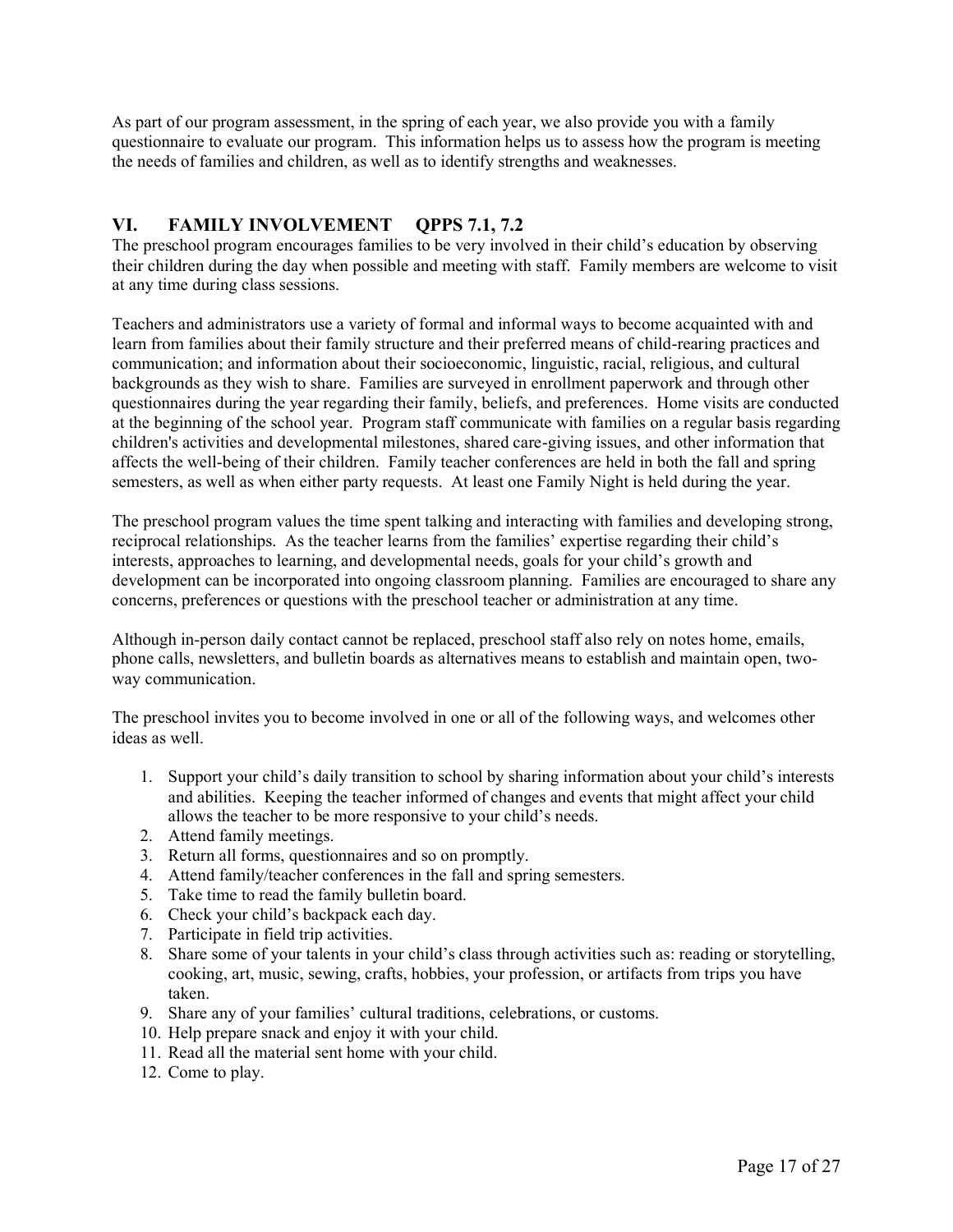- 13. Help with special events. Helping takes many different forms such as preparation of materials at home, making telephone calls, preparing or posting flyers, recruiting other volunteers, collecting donations or prizes, run errands, photography, setup before the event, or clean afterwards.
- 14. Serve on the Preschool Advisory Committee.
- 15. Add to the monthly newsletter or organize it.

It is the policy of the Decorah School District, the Decorah Preschool and its collaborative partners not to discriminate on the basis of race, national origin, creed, age, marital status, or physical disability in its education programs, activities, or employment policies as required by Title VI or VIII of the 1964 Civil Rights Act, Title IX of the 1972 Education Amendments, and the Federal Rehabilitation Act of 1973. The Title IX Coordinator is Leona Hoth and can be reached at 563-382-8427.

The school district and preschool program will, to the extent possible, provide full opportunities for meaningful participation of the families with children with limited English proficiency, families with children with disabilities, including providing information and school reports in an understandable and uniform format and, including alternative formats on request, and, to the extent possible, in a language families understand.

The school district and its collaborative partners believe that families should be supported in making decisions about services that their children may need. The teaching staff will provide information to families about available community resources and assist as requested in helping the family make connections.

#### **Home Visits**

Home visits are made prior to the start of school. This is an opportunity for the preschool teacher to get to know you, your child, and your family and for you to begin to create a partnership between home and school in order to best meet your child's needs. This is a great time for you to share what makes your family unique, how you prefer to communicate with the teacher, and share your knowledge about your child's interests, approaches to learning, and developmental needs. You can help the teacher understand what your goals are for your child and whether you have any concerns you'd like addressed. Parents are encouraged to share these preferences, concerns, and questions at any time with either the classroom teacher or administrator.

#### **Family Teacher Conferences**

The preschool program will have formal family teacher conferences in the fall and spring. The teacher will send home a sheet before the conference asking you to consider what new skills you see your child developing at home or in the community, to think about what you'd like more information about the classroom, and whether you have new or different goals for your child. During the conference the teacher will share results of classroom assessments and samples of your child's work. Together you can make a plan to continue to encourage your child's growth and development.

#### **Family Events**

Family events are an opportunity for you and your family to come to school to participate in fun as well as educational activities. The topic of theme of the events will be based on curriculum connections as well as input from families and staff. With help from family and community volunteers, the night will be planned to meet the needs of the children and families in the classroom.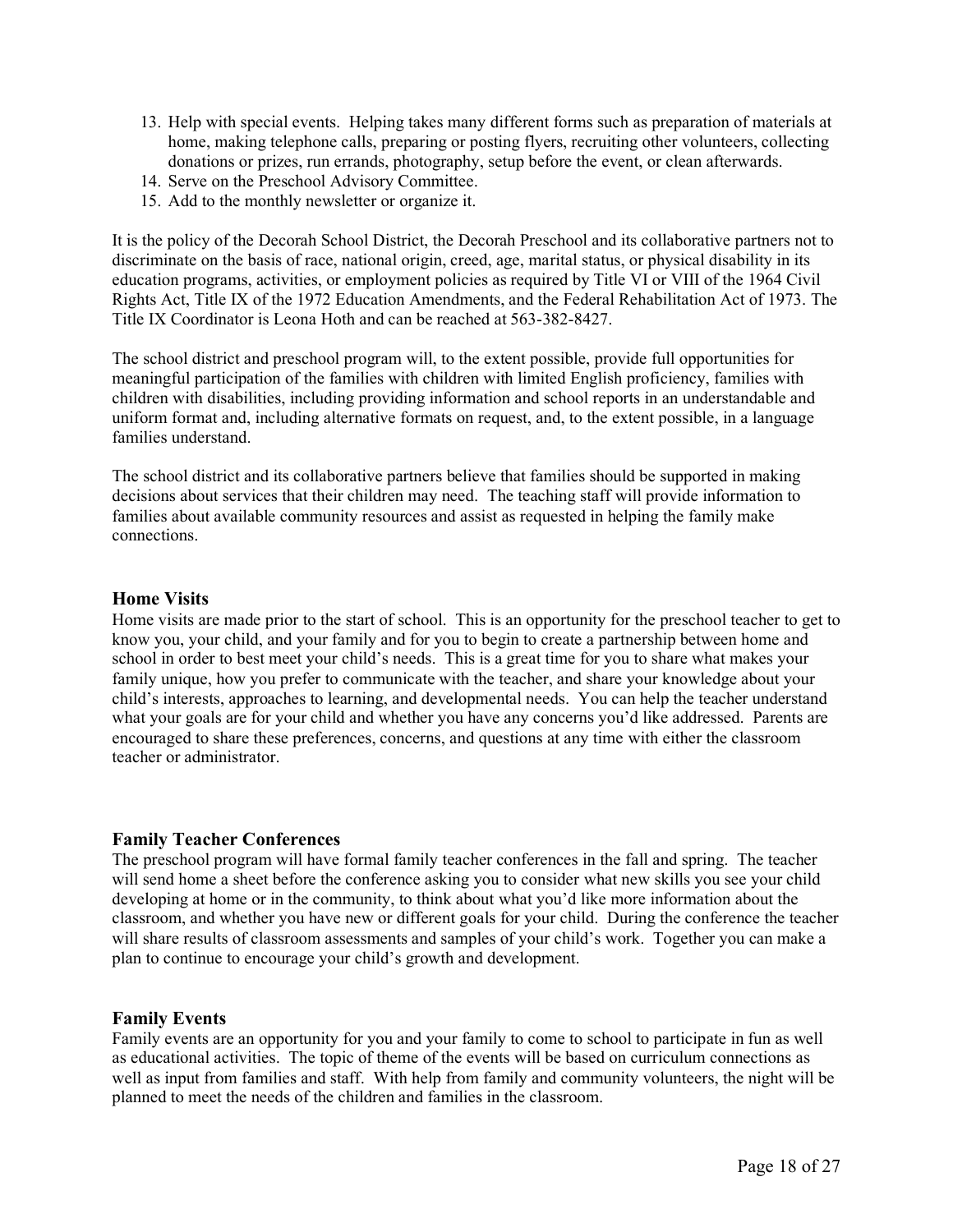#### **Transitions QPPS 7.9, 7.10**

Home-school connections are crucial to the transition to kindergarten or any other program, such as special education. The child's family provides the consistency and continuity necessary for a young child to be successful. Making a change from one program to another can sometimes be difficult for a young child whether the transition is within the same building or in another location. Teaching staff will partner with the family to make the transition as smooth as possible by connecting family members with the next program's staff. Preschool staff will provide information about enrollment policies and procedures, program options, and arrange for a classroom visit whenever possible.

#### **VII. HEALTH AND SAFETY**

The preschool program is committed to promoting wellness and to safeguard the health and safety of children and adults who participate in our program. In order to provide a safe and secure environment for every child and adult, we follow guidelines required by the Quality Preschool Program Standards, regulatory agencies and pediatric authorities in the field.

#### **Health and Immunization Certificates QPPS 5.1**

Within six weeks after a child begins the program, health records that document the dates of service shall be submitted that show the child is current for routine screening tests and immunizations according to the schedule recommended and published by the American Academy of Pediatrics.

When a child is overdue for any routine health services, parents, legal guardians, or both provide evidence of an appointment for those services before the child's entry into the program and as a condition of remaining enrolled in the program, except for immunization for which parents are using religious exemption.

#### **Health and Safety Records**

Health and safety information collected from families will be maintained on file for each child in the school nurse's office or respective collaborative partner's center office. Files are kept current by updating as needed, but at least quarterly. The content of the file is confidential, but is immediately available to administrators or teaching staff who have consent from a parent or legal guardian for access to records; the child's parent or legal guardian; and regulatory authorities, upon request. **QPPS 10.10**

Child Health and Safety Records will include: **QPPS 5.1**

- 1. Current information about any health insurance coverage required for treatment in an emergency;
- 2. Results of health examination, showing up-to-date immunizations and screening tests with an indication of normal or abnormal results and any follow-up required for abnormal results;
- 3. Current emergency contact information for each child, that is kept up to date by a specified method during the year;
- 4. Names of individuals authorized by the family to have access to health information about the child;
- 5. Instructions for any of the child's special health needs such as allergies or chronic illness (e.g., asthma, hearing or vision impairments, feeding needs, neuromuscular conditions, urinary or other ongoing health problems, seizures, diabetes);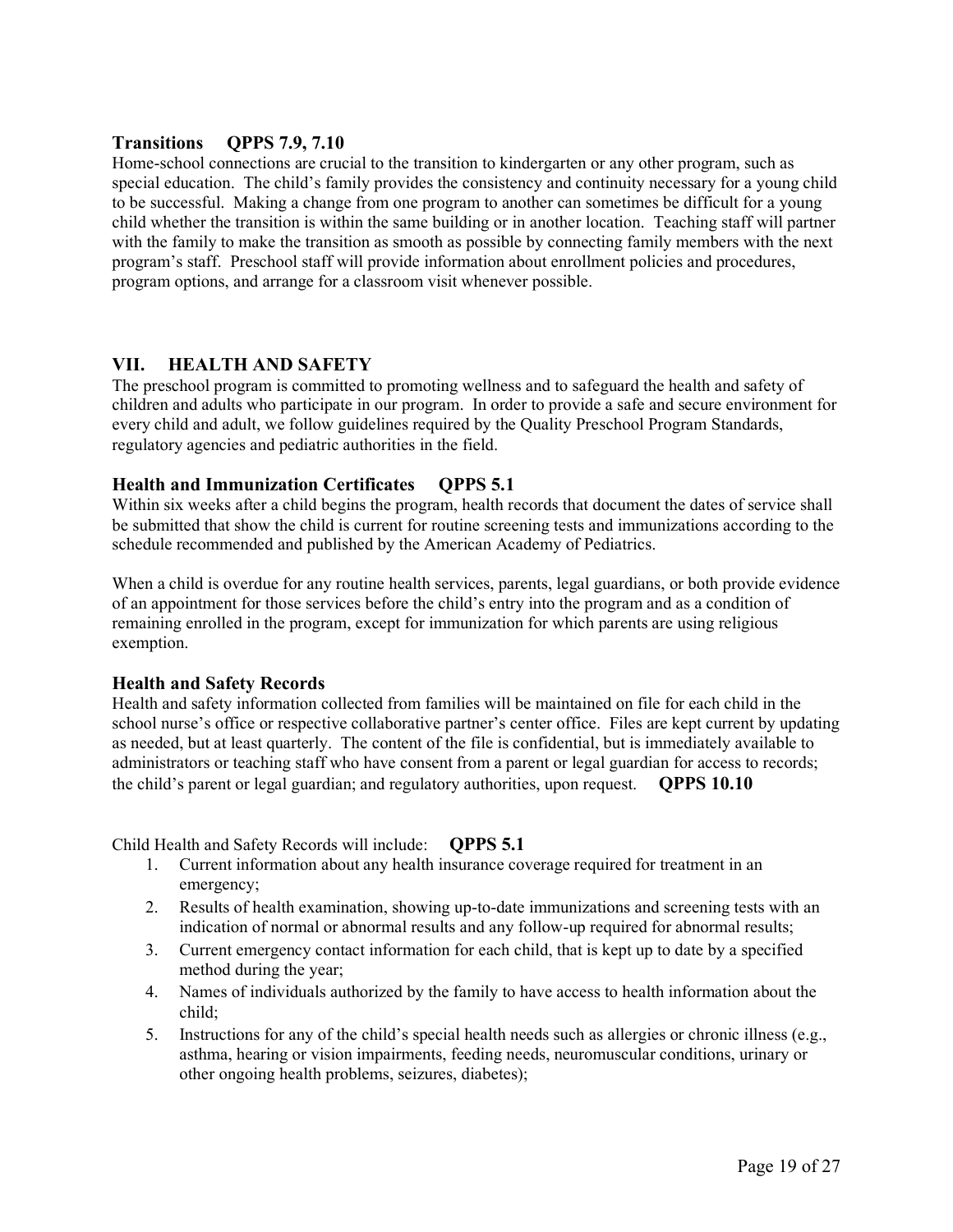- 6. Individual emergency care plans for children with known medical or developmental problems or other conditions that might require special care in an emergency (allergy, asthma, seizures, orthopedic or sensory problems, and other chronic conditions; conditions that require regular medication or technology support; and **QPPS 10.14**
- 7. Supporting evidence for cases in which a child is under-immunized because of a medical condition (documented by a licensed health professional) or the family's beliefs. Staff implement a plan to exclude the child promptly if a vaccine-preventable disease to which children are susceptible occurs in the program.

#### **General Health and Safety Guidelines**

- $\Box$  All staff must be alert to the health of each child, known allergies, or special medical conditions.
- $\Box$  Under the supervision of the preschool teacher, all stuff must be alert to the whereabouts of all children. Systems are in place for accounting for children at regular intervals, especially during periods of transition.
- $\Box$  All staff are to follow proper procedures for hand washing, using disinfectant, and following universal precautions to prevent infections.
- $\Box$  All staff are familiar with evacuation routes and procedures.
- $\Box$  All teaching staff complete "Occupational Exposure to Bloodborne Pathogens" annually.
- At least one staff member who has a certificate of satisfactory completion of pediatric firstaid training, including managing a blocked airway and providing rescue breathing for infants and children, is always present with each group of children. When a child in the group has a special health condition that might require CPR, one staff person who has successfully completed training in CPR is present in the program at all times. **QPPS 5.4**

## **Illness Policy and Exclusion of Sick Children QPPS 5.3**

For the health and safety of all the children, it is mandatory that sick children not be brought to school. If your child has any of the following symptoms during the night, he or she will not be admitted the following morning for the safety of the other children.

- fever greater than 100 degrees F
- vomiting
- diarrhea
- pink eyes with drainage
- cough with congestion and excessive nasal discharge

The center's established policy for an ill child's return:

- Fever free for 24 hours
- Chicken pox: one week after onset (or when lesions are crusted)
- Strep: 24 hours after initial medication
- Vomiting/Diarrhea: 24 hours after last episode
- Conjunctivitis: 24 hours after initial medication or when without drainage

Upon arrival at school, each child is observed by teaching staff for signs of illness or injury that could affect the child's ability to participate comfortably in the daily activities. Children will be excluded when a child is not able to participate comfortably; if the illness requires more care than staff are able to provide without compromising the needs of the other children in the group; or if keeping the child at school poses an increased risk to the child or to other children or adults with whom the child will come in contact.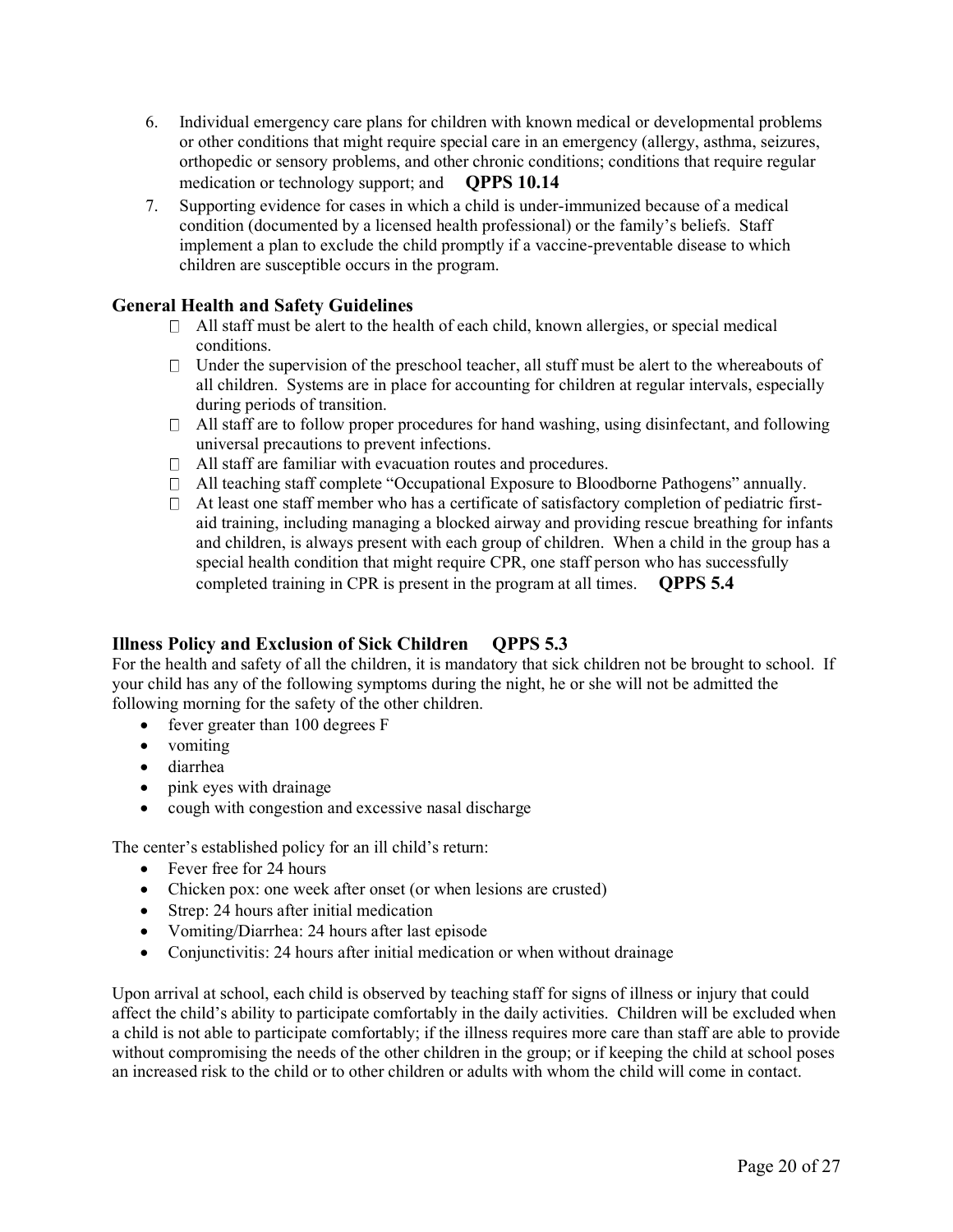When a child develops signs of an illness during their day at preschool, parents, legal guardians, or other person authorized by the parent will be notified immediately to pick up the child. For this reason, please be sure that we have current, accurate phone numbers for you, your authorized emergency contact person and your child's pediatrician. In the meantime, we will provide the child a place to rest until the parent, legal guardian or designated person arrives under the supervision of someone familiar with the child. If the child is suspected of having a contagious disease, then until she or he can be picked up, the child is located where new individuals will not be exposed.

#### **Reporting Communicable Diseases QPPS 5.4**

Staff and teachers provide information to families verbally and in writing about any unusual level or type of communicable disease to which their child was exposed, signs and symptoms of the disease, mode of transmission, period of communicability, and control measures that are being implemented at the program and that the families should implement at home. The program has documentation that it has cooperative arrangements with local health authorities and has, at least annually, made contact with those authorities to keep current on relevant health information and to arrange for obtaining advice when outbreaks of communicable disease occur.

#### **Medication Policies and Procedures QPPS 5.10**

*Policy:* The preschool program will administer medication to children with written approval of the parent and an order from a health provider for a specific child. Because administration of medication in the school is a safety hazard, medication administration will be limited to situations where an agreement to give medicine outside preschool hours cannot be made. Whenever possible, the first dose of medication should be given at home to see if the child has any type of reaction.

*Procedure:* The school nurse coordinates and/or administers medication during school hours only if the parent or legal guardian has provided written consent and the medication is available in an original labeled prescription or manufacturer's container that is child-resistant. Any other person who would administer medication has specific training and a written performance evaluation, updated annually by a health professional on the practice of the five right practices of medication administration: (1) verifying that the right child receives the (2) right medication (3) in the right dose (4) at the right time (5) by the right method with documentation of each right each time the medication is given. Medication errors will be controlled by checking and recording these five right practices each time medication is given. The nurse shall develop protocols for emergency situations involving medication-related reactions.

For prescription medications, parents or legal guardians will provide the school with the medication in the original, child-resistant container that is labeled by a pharmacist with the child's name, the name and strength of the medication; the date the prescription was filled; the name of the health care provider who wrote the prescription; the medication's expiration date; and administration, storage, and disposal instructions.

For over-the-counter medications, parents or legal guardians will provide the medication in a childresistant container. The medication will be labeled with the child's first and last names; specific, legible instructions for administration and storage supplied by the manufacturer; and the name of the health care provider who recommended the medication for the child.

Instructions for the dose, time, method to be used, and duration of administration will be provided to the teaching staff in writing (by a signed note or a prescription label) or dictated over the telephone by a physician or other person legally authorized to prescribe medication. This requirement applies both to prescription and over-the-counter medications.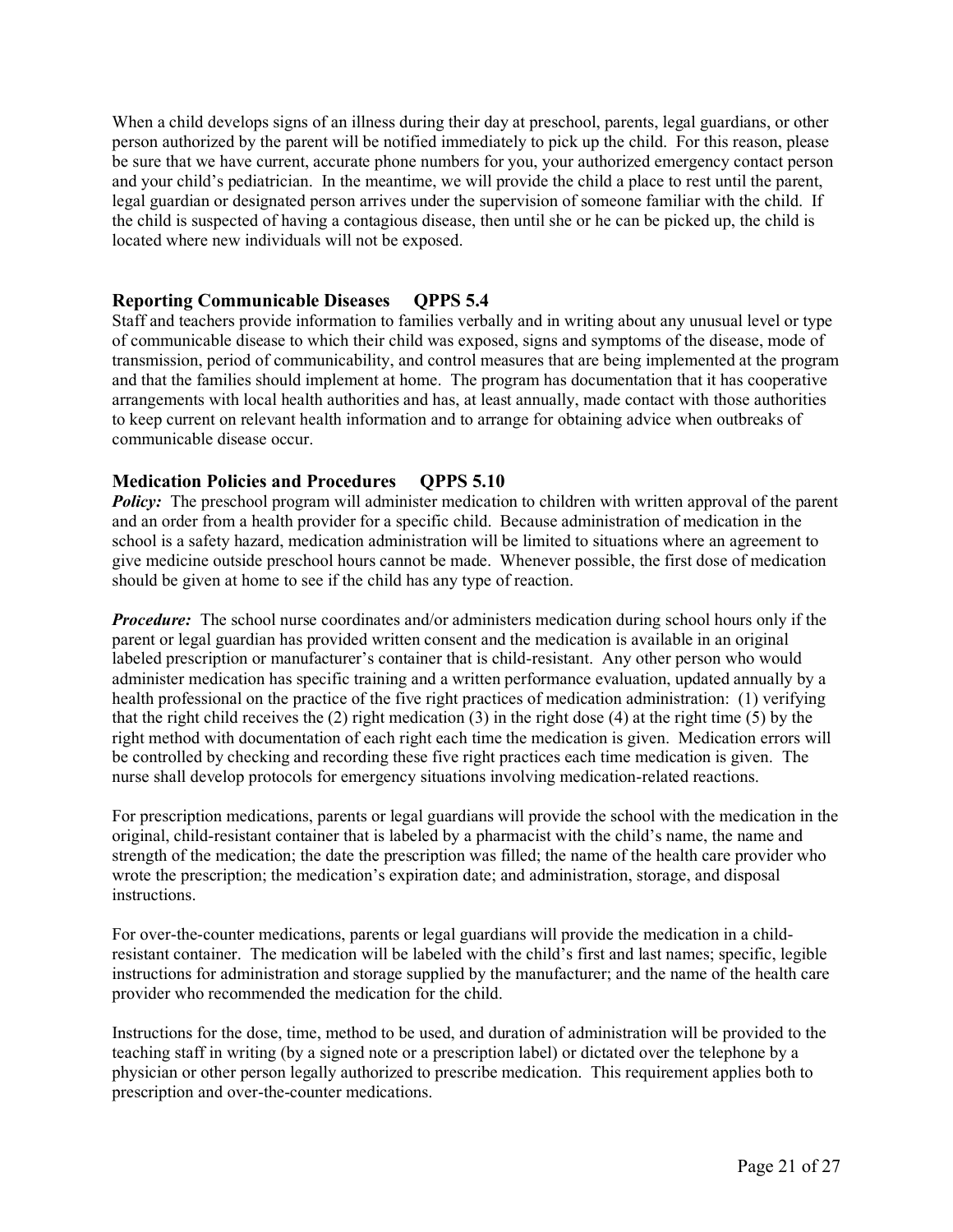Medications will be kept at the temperature recommended for that type of medication, in a sturdy, childresistant container that is locked and prevents spillage.

Medication will not be used beyond the date of expiration on the container or beyond any expiration of the instructions provided by the physician or other person legally permitted to prescribe medication. Instructions which state that the medication may be used whenever needed will be renewed by the physician at least annually.

A medication log will be maintained by the school staff to record the instructions for giving the medication, consent obtained from the parent or legal guardian, amount, the time of administration, and the person who administered each dose of medication. Spills, reactions, and refusal to take medication will be noted on this log.

## **Cleaning and Sanitization QPPS 9.11**

The facility will be maintained in a clean and sanitary condition. When a spill occurs, the area will be made inaccessible to children and the area will be cleaned immediately.

Toys that have been placed in a child's mouth or that are otherwise contaminated by body secretion or excretion will be removed immediately and disinfected after they are cleaned with soap and water. This also applies to other surfaces in the classroom. Toys and surfaces will be disinfected using a non-toxic solution of one tablespoon household bleach to one quart of tap water made fresh daily. To disinfect, the surfaces will be sprayed until glossy. The bleach solution will be left on for at least 2 minutes before it is wiped off with a clean paper towel, or it may be allowed to air dry. Machine washable cloth toys that have been placed in a child's mouth or that are otherwise contaminated by body secretion or excretion must be laundered before another child's use. Toys that cannot be cleaned and sanitized will not be used. **QPPS 5.24**

Staff will be trained in cleaning techniques, proper use of protective barriers such as gloves, proper handling and disposal of contaminated materials, and information required by the US Occupational Safety and Health Administration about the use of any chemical agents.

Routine cleaning will be supervised by the preschool teacher and will follow the Cleaning and Sanitation Frequency Table in Section III, page 47 of the QPPS manual. A checklist will be completed as indicated in the table.

Facility cleaning requiring potentially hazardous chemicals will be scheduled when children are not present to minimize exposure of the children. All cleaning products will be used as directed by the manufacturer's label. Nontoxic substances will be used whenever possible.

## **Hand Washing Practices QPPS 5.8**

Frequent hand washing is key to prevent the spread of infectious diseases. Teachers teach children how to wash their hands effectively. Posters of children using proper hand washing procedures are placed by each sink. The program follows these practices regarding hand washing:

- Staff members and those children who are developmentally able to learn personal hygiene are taught hand-washing procedures and are periodically monitored.
- Hand washing is required by all staff, volunteers, and children when hand washing reduces the risk of transmission of infectious diseases to themselves and to others.
- Staff assist children with hand washing as needed to successfully complete the task.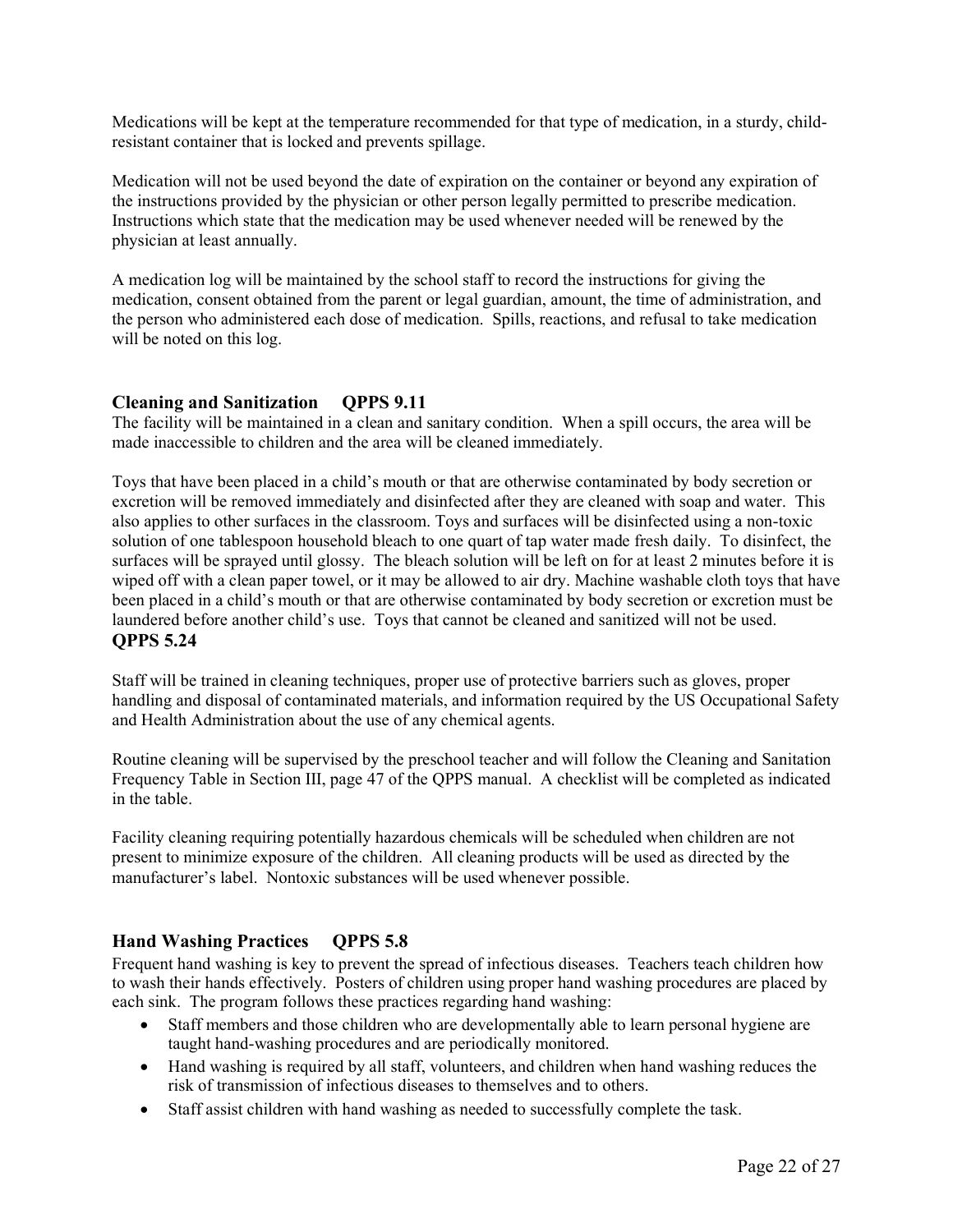- Children and adults wash their hands:
- upon arrival for the day;
- after diapering or using the toilet (use of wet wipes is acceptable for infants);
- after handling body fluids (e.g., blowing or wiping a nose, coughing on a hand, or any touching of mucus, blood or vomit);
- before meals and snacks, preparing or serving food, or handling any raw food that requires cooking (e.g., meat, eggs, poultry);
- after playing in water that that is shared by two or more people;
- after handling pets and other animals or any materials such as sand, dirt, or surfaces that might be contaminated by contact with animals; and

Adults also wash their hands

- before and after feeding a child;
- before and after administering medication;
- after assisting a child with toileting; and
- after handling garbage or cleaning.

Proper hand-washing procedures are followed by adults and children and include

- using liquid soap and running water;
- rubbing hands vigorously for at least 10 seconds, including back of hands, wrists, between fingers, under and around any jewelry, and under fingernails; rinsing well; drying hands with a paper towel, or a dryer; and avoiding touching the faucet with just-washed hands (e.g., by using a paper towel to turn off water).

Except when handling blood or body fluids that might contain blood (when wearing gloves is required), wearing gloves is an optional supplement, but not a substitute, for hand washing in any situation listed above.

- Staff must wear gloves when contamination with blood may occur.
- Staff do not use hand-washing sinks for bathing children or removing smeared fecal material.

In situations where sinks used for both food preparation and other purposes, staff clean and sanitize the sinks before using them to prepare food.

#### **First Aid Kit QPPS 9.13**

A first aid kit is located in the preschool classroom next to the door. It is inaccessible to children, but readily available for adult use. It is fully equipped according to guidance from Healthy Child Care Iowa. Following each use of the first aid kit, the contents will be inspected and missing or used items replaced immediately. The first aid kit will be inspected monthly. The first aid kit is taken to the outdoor play areas as well as on field trips and outings away from the site.

#### **Fire Safety QPPS 9.14**

A fire extinguisher is installed in the preschool classroom with a tag indicating its annual service date. The fire alarm system is serviced annually. Smoke detectors, fire alarms, and carbon monoxide detectors are tested monthly. A written log of testing dates and battery changes is maintained and available upon request. Fire drills are conducted monthly and recorded on a log.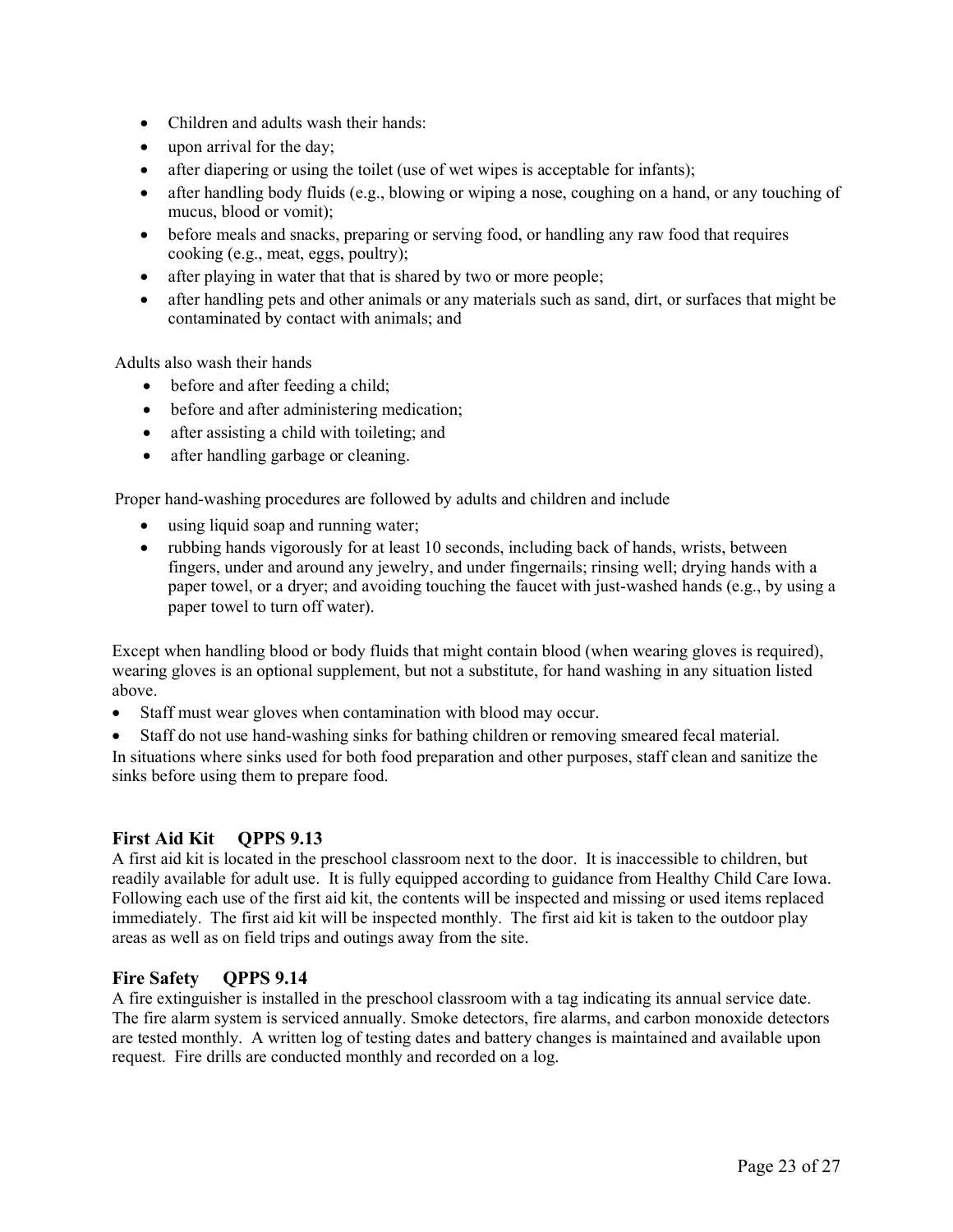#### **Medical Emergencies and Notification of Accidents or Incidents QPPS 10.13**

The Decorah Preschool Program has in place an "Emergency Procedures Guide" that describes the following situations and procedures to follow:

- $\Box$  Emergency phone numbers
- $\Box$  Fire procedures
- $\Box$  Utility Failures (electric power failure, water line break, gas line break)
- □ Severe weather
- □ Bomb threats
- □ Physical Threats/Armed Intruder
- **Evacuations**
- $\Box$  Crisis Intervention Plan, Crisis Intervention Steps, and Media Procedures
- $\Box$  Accidental Injury or Illness procedures for life threatening and non-life threatening situations
- $\Box$  School crisis team members and a checklist to use
- $\Box$  List of CPR/First Aid experienced persons in each building

This booklet will be posted by the telephone and included in the first aid kit. The booklet will be reviewed by each staff member at the beginning of each school year and when changes are made to it.

In the event that your child receives a minor, non-life threatening injury during their time at preschool, our teacher will assess the situation and apply first aid as needed. Minor cuts and scrapes will be treated with soap and water and bumps will be treated by applying ice to the injured area. Any incident or injuries will be documented on an "Injury and Illness" form and a copy will be given to the parent within 24 hours of the incident.

All staff will have immediate access to a device that allows them to summon help in an emergency. The telephone numbers of the Fire Department, Police Department, Hospital, and Poison Control will be posted by each phone with an outside line. Emergency contact information for each child and staff member will be kept readily available. The list of emergency telephone numbers and copies of emergency contact information and authorization for emergency transport will be taken along anytime children leave the facility in the care of facility staff.

Emergency phone numbers will be updated at least quarterly. Emergency phone numbers will be verified by calling the numbers to make sure a responsive, designated person is available.

#### **Inclement Weather**

When it becomes necessary to start late or cancel classes due to inclement weather, the local radio stations will make the announcements beginning as soon as the decision has been made.

| Radio Stations:                               | KDEC (100.5 FM or 1240 AM)            |
|-----------------------------------------------|---------------------------------------|
|                                               | <b>KVIK (104.7 FM)</b>                |
|                                               | Television Stations: KWWL (Channel 7) |
|                                               | KCRG (Channel 9)                      |
| Decorah Community School District website     |                                       |
| School Messenger (Opt-in text "yes" to 68453) |                                       |

School Messenger is the official district notification system. Voice, email, and text messages are delivered from School Messenger for school closings, delays, general information, and emergencies. Please be sure PowerSchool data is current to ensure School Messenger communications are delivered.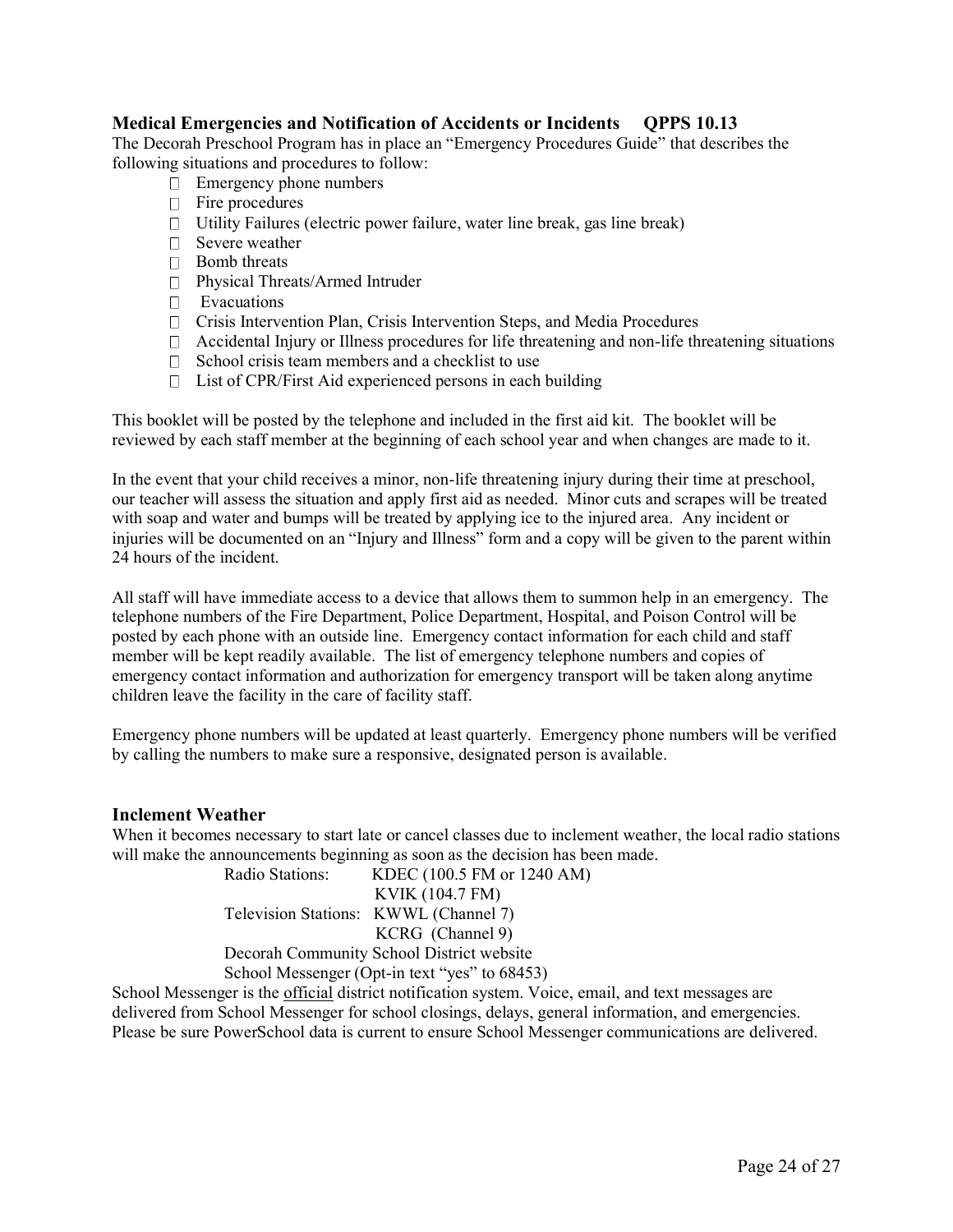#### **Protection From Hazards and Environmental Health QPPS 9.16, 9.17**

Program staff protect children and adults from hazards, including electrical shock, burns, or scalding, slipping, tripping, or falling. Floor coverings are secured to keep staff and children from tripping.

The preschool classroom building has been tested for lead, radon, radiation, asbestos, fiberglass, and other hazards that could impact children's health with documentation on file. Custodial staff maintain the building's heating, cooling, and ventilation systems in compliance with national standards for facility use by children.

The program maintains facilities so they are free from harmful animals, insect pests, and poisonous plants. Pesticides and herbicides, if used, are applied according to the manufacturer's instructions when children are not at the facility and in a manner that prevents skin contact, inhalation, and other exposure to children.

#### **Smoke Free Facility QPPS 9.19**

In compliance with the Iowa Smokefree Air Act of 2008, Decorah Community School District buildings and grounds are smoke free. A "No Smoking" sign meeting the law's requirements is posted at the entrance to the preschool classroom building to inform people that they are entering a non-smoking place. No smoking is allowed on the school grounds or within sight of any children.

#### **Child Protection Policies QPPS 10.8, 10.16, 10.19**

The health and well being of every child in our care is of the utmost importance and the protection of children is our responsibility. An applicant or volunteer for temporary or permanent employment with the preschool program involves direct interaction with or the opportunity to interact and associate with children must execute and submit an affidavit of clearance from any and all crimes against a child or families. In addition no person with a substantiated report of child abuse or neglect will come in contact with children in the program or have responsibility for children.

The program has written school board policy for reporting child abuse and neglect as well as procedures in place that comply with applicable federal, state, and local laws. The policy includes requirements for staff to report all suspected incidents of child abuse, neglect, or both by families, staff, volunteers, or others to the appropriate local agencies. Staff who report suspicions of child abuse or neglect where they work are immune from discharge, retaliation, or other disciplinary action for that reason alone unless it is proven that the report is malicious. All teaching staff complete "Mandatory Reporter: Child and Dependent Adult Abuse" at least every five years and within six months of employment.

The school district does not tolerate employees physically, or sexually abusing or harassing students. Students who are physically or sexually abused or harassed by an employee should notify their parents, legal guardians, teacher, principal, or another employee. The Iowa Department of Education has established a two-step procedure for investigating allegations of physical or sexual abuse of students by employees. That procedure requires the school district to designated independent investigators to look into the allegations. The school district has designated Leona Hoth at 563-382-8427 and Adam Riley at 563-382-3643 as independent investigators.

#### **Substance Abuse**

Persons under the influence of drugs or alcohol will not be permitted on the premises of the Decorah Community School District. At no time will children be released to a person under the influence of alcohol or drugs.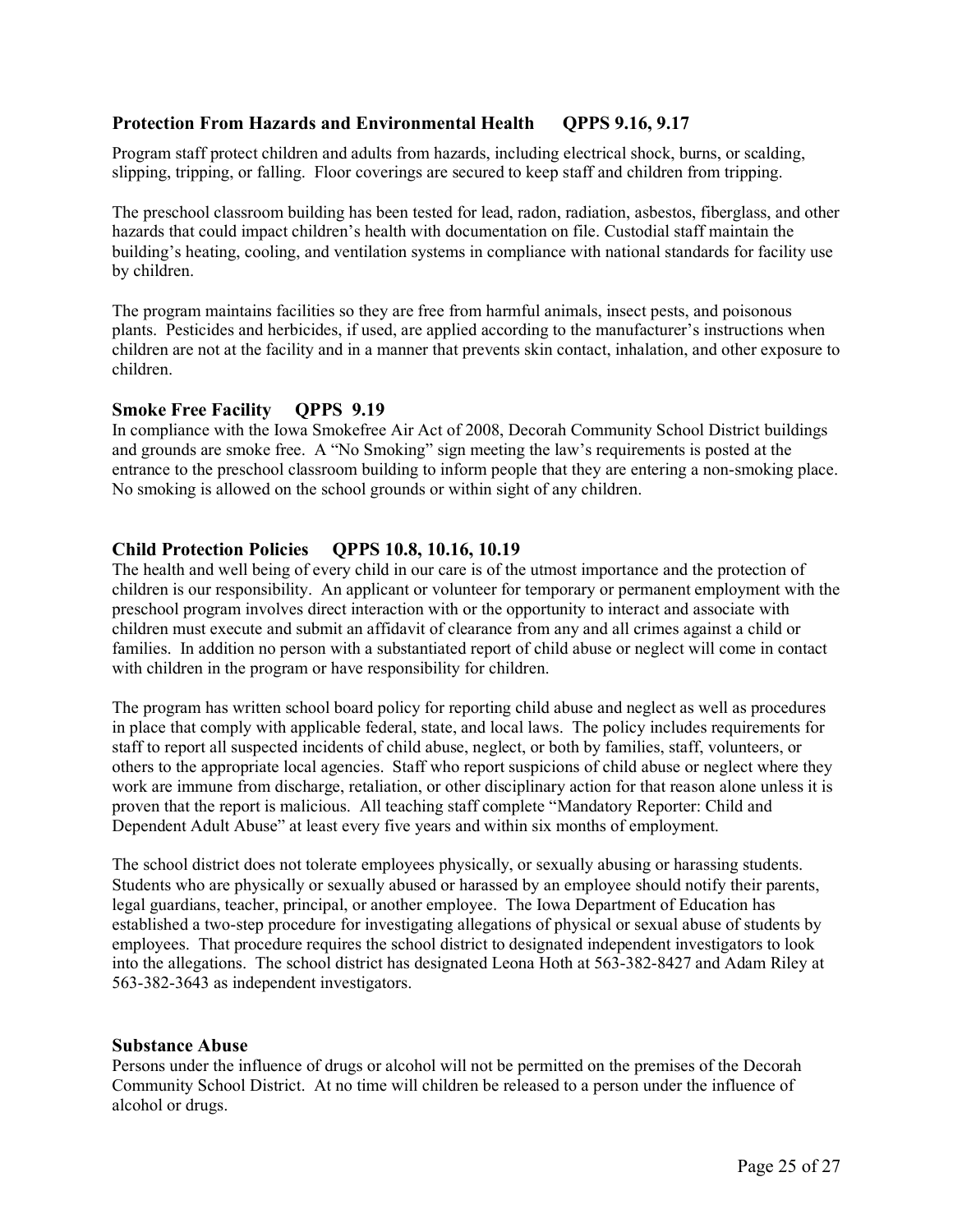#### **Volunteers QPPS 10.15, 10.17**

Parents, friends, grandparents, and other adults are encouraged to take an active part in the educational process of the children. Please contact the teacher, the elementary principal, or our office secretary if you would like to be a school volunteer. We have a volunteer job description that defines the role and responsibilities of a volunteer. For safety's sake, if a volunteer will be working with children, he/she will be expected to execute and submit an affidavit of clearance from any and all crimes against a child or families. In addition no person with a substantiated report of child abuse or neglect will come in contact with children in the program or have responsibility for children. If a volunteer works more than 40 hours per month with children, he/she will also need to provide a current health assessment, not more than one year old.

## **VIII. Staff QPPS 10.15 - 10.20**

#### **General Information**

The Decorah Community School District and the Decorah Preschool Program has written personnel policies that define the roles and responsibilities, qualifications, and specialized training required of staff and volunteer positions. The policies outline nondiscriminatory hiring procedures and policies for staff evaluation. Policies detail job descriptions for each position, including reporting relationships; salary scales with increments based on professional qualification, length of employment, and performance evaluation; benefits; and resignation, termination, and grievance procedures. Personnel policies provide for incentives based on participation in professional development opportunities. The policies are provided to each employee upon hiring.

Hiring procedures include completion of the following checks: criminal-record check, free from history of substantiated child abuse or neglect check, education credentials, verification of age, completion of high school or GED, personal references and a current health assessment.

#### **Health Assessment**

The preschool program maintains current health information from documented health assessments for all paid preschool staff and for all volunteers who work more than 40 hours per month and have contact with children. A current health assessment (not more than one-year-old) is received by the program before an employee starts work or before a volunteer has contact with children. The health assessment is updated every two years. Documented health assessments include:

- Capacities and limitations that may affect job performance
- Documentation by a licensed health professional of TB skin testing using the Mantoux method and showing the employee to be free from active TB disease. For those who have a positive TB skin test and who develop a persistent cough or unexpected fever, immediate assessment by a licensed physician is required. For those who have increased risk of TB according to the Centers for Disease Control (CDC), documentation is required annually by a licensed health professional showing that the employee is free from active TB disease.

Confidential personnel files, including applications with record of experience, transcripts of education, health-assessment records, documentation of ongoing professional development, and results of performance evaluation, are kept in a locked filing cabinet in the Superintendent's Office.

#### **Orientation QPPS 6.2**

Employees must know their role and duties. New preschool teaching staff will be required to participate in an initial orientation program that introduces them to fundamental aspects of the program operation including: